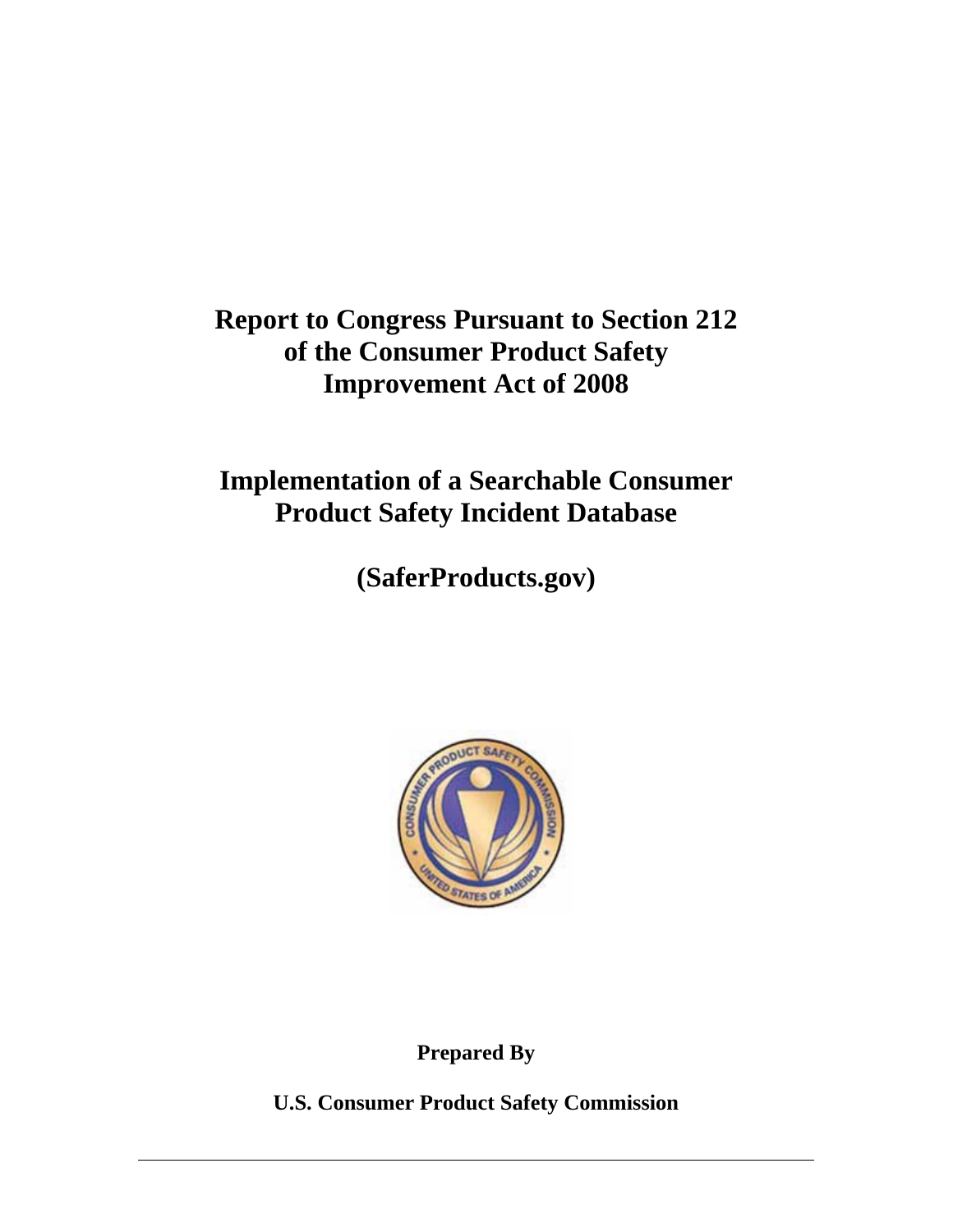### **Table of Contents**

|                | 1.1 |  |  |
|----------------|-----|--|--|
|                | 1.2 |  |  |
| 2              |     |  |  |
|                | 2.1 |  |  |
|                | 2.2 |  |  |
|                | 2.3 |  |  |
|                | 2.4 |  |  |
|                | 2.5 |  |  |
| $\mathfrak{Z}$ |     |  |  |
|                | 3.1 |  |  |
|                | 3.2 |  |  |
|                | 3.3 |  |  |
|                | 3.4 |  |  |
|                | 3.5 |  |  |
|                | 3.6 |  |  |
| 4              |     |  |  |
| 5              |     |  |  |
|                |     |  |  |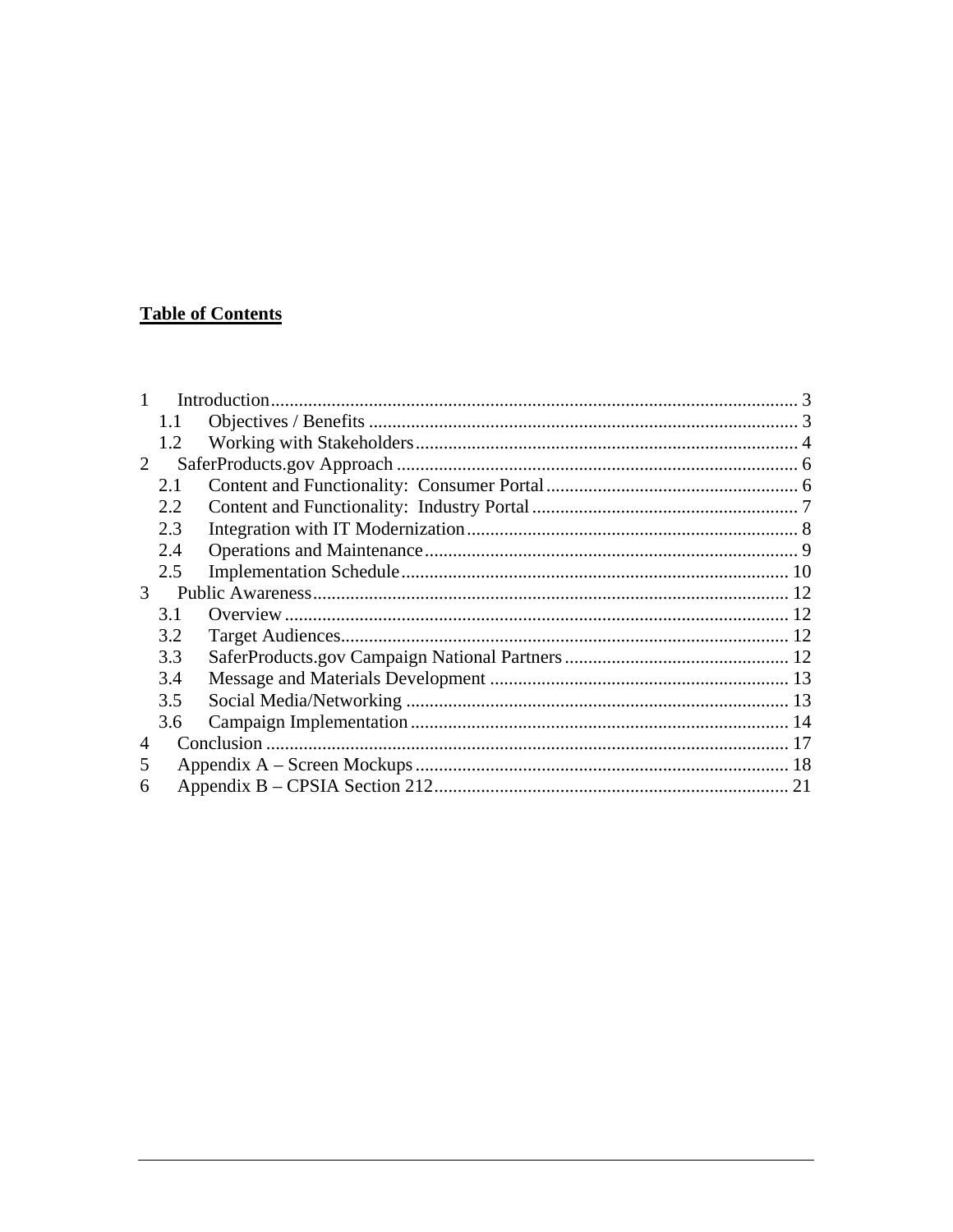## **1 Introduction**

The U.S. Consumer Product Safety Commission (CPSC) is submitting this report to Congress in response to the requirements of Section 212 of the Consumer Product Safety Improvement Act of 2008 (CPSIA). The CPSIA requires CPSC to implement a publicly accessible, searchable database of consumer product incident reports. It also calls on CPSC to "expedite efforts to upgrade and improve the information technology systems in use by the Commission on the date of enactment of this Act."

The report contains plans for establishing and maintaining this database including plans for the operation, content, maintenance, and functionality of the database. It also describes CPSC's plans for a public awareness campaign to promote the database. Finally, it contains an implementation schedule for the database, and addresses the integration of the database into the Commission's overall information technology improvement objectives and plans.

 To meet the requirement for a public database, CPSC is planning to build SaferProducts.gov (working name only – final still to be determined), which will be a single central location where consumers can go to report product safety incidents, and to search for prior incidents and recalls on products they own, or may be thinking about buying. In conjunction with the web site launch, CPSC will also conduct a public awareness campaign to raise awareness of SaferProducts.gov.

SaferProducts.gov is an integral part of the overall information technology modernization effort at CPSC. This modernization, termed Consumer Product Safety Risk Management System (RMS), will be implemented in a number of phases over the next few years.

## *1.1 Objectives / Benefits*

SaferProducts.gov will provide CPSC and the American public with powerful new tools to report, analyze and respond to consumer products that pose potential hazards. The vast amount of data that is currently collected will be more quickly accessed, evaluated, investigated, and shared. This will result in increased effectiveness and greater productivity, as well as earlier product safety hazard detection and more rapid warnings issued to the public.

SaferProducts.gov will meet the following essential organizational goals:

- raise public awareness of new, easier methods for reporting product incidents,
- provide the public with new and innovative ways to learn of product incidents and notices of recalls,
- increase public access to product incident information, including manufacturer comments and CPSC's responses to incident reports, and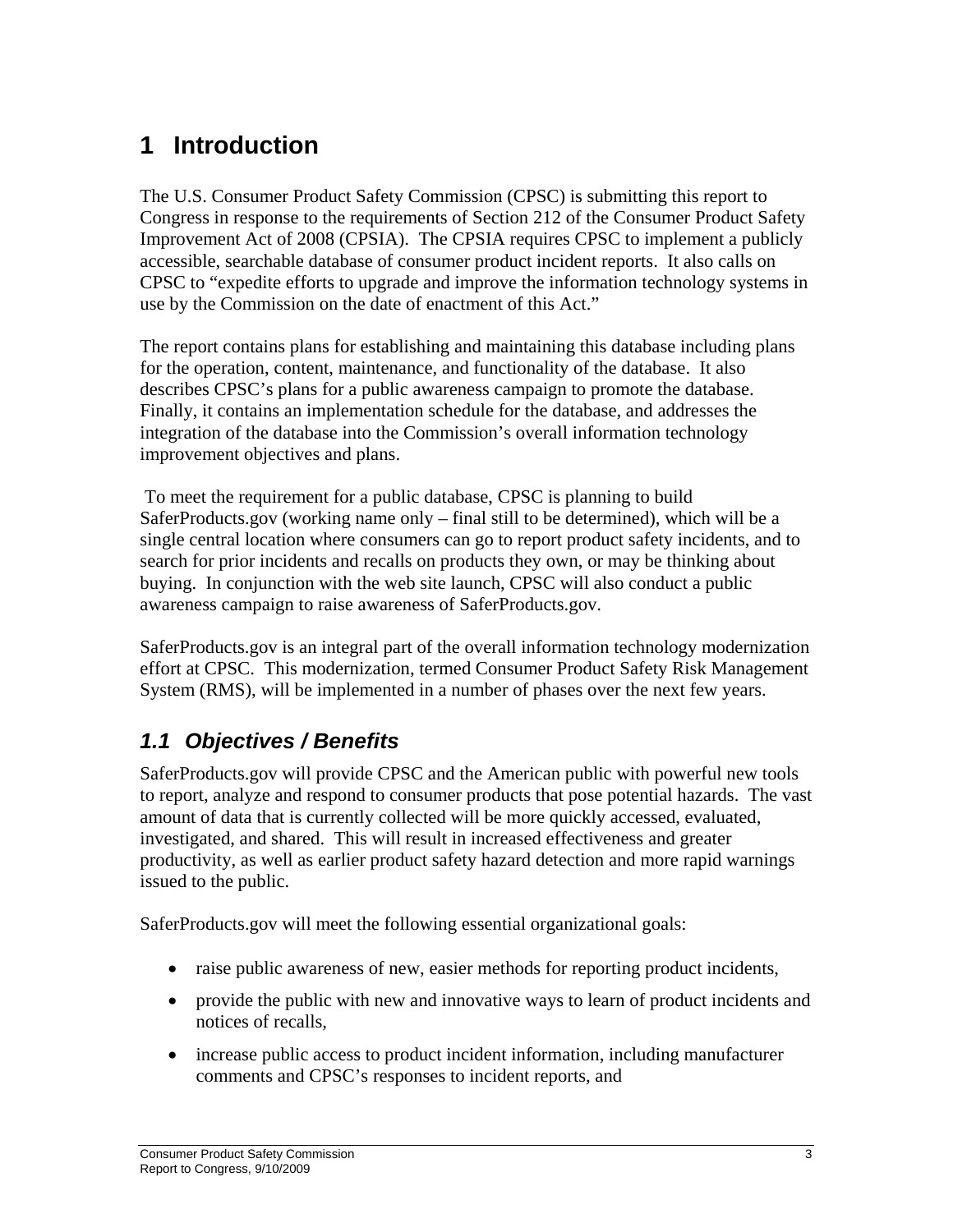• enhance CPSC's ability to share information with other federal, state, and local agencies.

Specifically, SaferProducts.gov will provide the following benefits as a result of addressing two key objectives:

**Objective 1**: Protect and Inform the Public

#### Benefits:

- provides more timely dissemination of alerts and other information to the public and industry,
- increases public access to product incident and recall data by making consumer product safety information available more rapidly, and
- provides a publicly available, searchable, and easy-to-use database for use by consumers, industry, and CPSC staff.

**Objective 2:** Improve CPSC's Ability to Identify Risks and Respond Quickly

### Benefits:

- enhances the quality, value, and accuracy of the data collected,
- creates greater public and industry involvement in surveillance by making it easier to be a partner in providing incident information,
- eliminates information silos by centralizing data in a single Data Warehouse so that information can be more quickly accessed and shared,
- builds a technology infrastructure that can be expanded as needed to meet CPSC's future needs, and
- improves the management of public safety incidents, complaints, and artifacts (e.g., photographs of the broken product or injury).

By building SaferProducts.gov to meet the above goals and objectives, CPSC will be able to gather data that is more accurate from the beginning steps, process and interpret that data more quickly, and make pertinent information available to the public more rapidly than ever before.

## *1.2 Working with Stakeholders*

To ensure the effectiveness of the public database to end-users, CPSC has already begun preliminary discussions with key stakeholders to build an understanding of SaferProducts.gov and to solicit their feedback on the implementation requirements.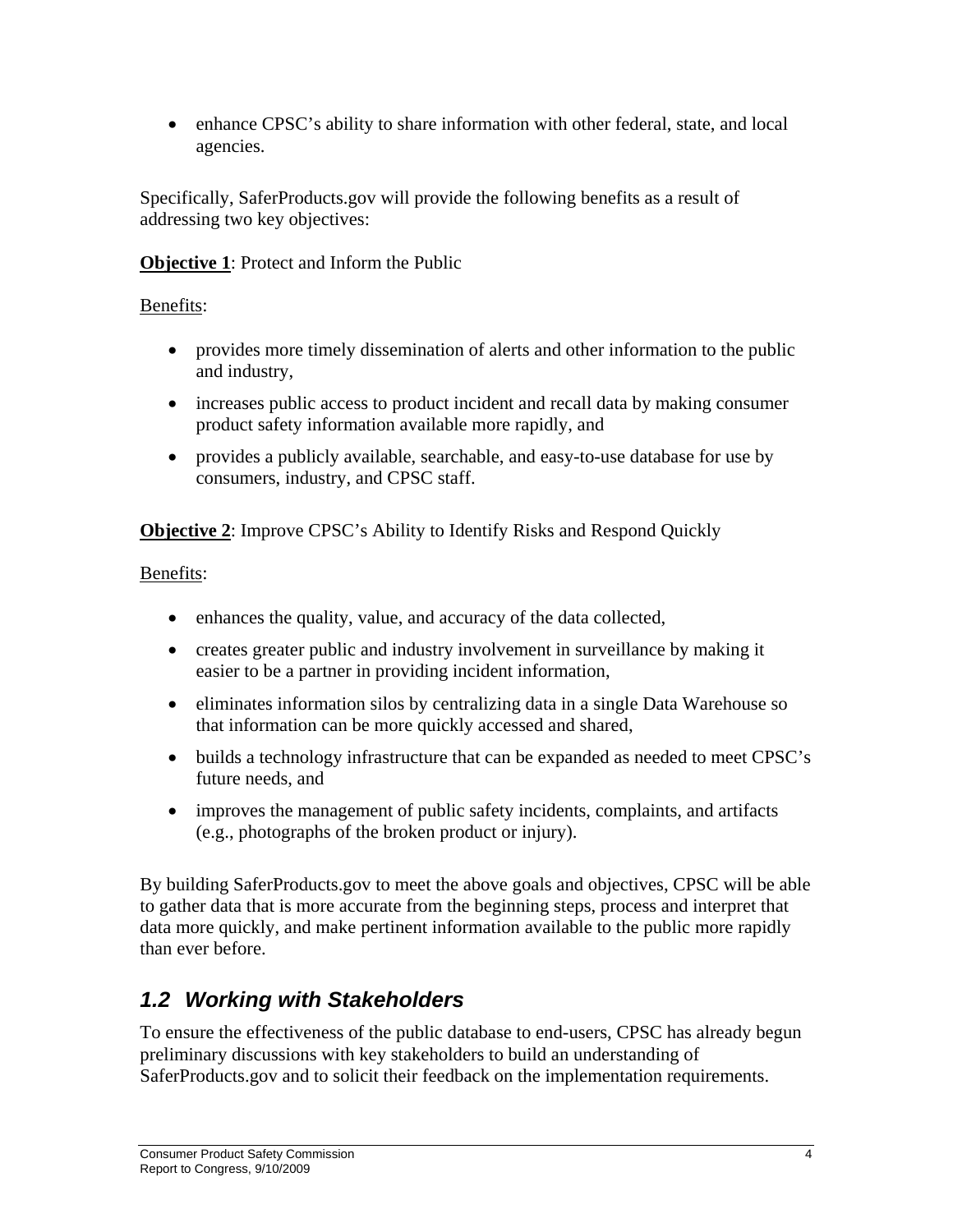These discussions will continue over the next several months and will be key to the development of SaferProducts.gov.

CPSC will seek input from a number of stakeholders including:

- Congress and federal agencies that protect consumers,
- state and local governments, especially consumer affairs divisions of state attorneys general offices and state legislatures,
- manufacturers and their trade associations, including both domestic and international manufacturers,
- retailers and their trade associations, including national chain stores, small and medium-sized retailers, and resale and on-line auction facilities,
- advocacy groups representing consumers, the elderly, parents, educators, librarians, health professionals, emergency responders, low-to-moderate income populations, the disabled, and
- individual consumers.

CPSC's outreach will be conducted through individual and group meetings, telephone conference calls, email, and web survey tools. Care will be taken to quickly communicate feedback from stakeholder representatives to the database designers to ensure that feedback can be incorporated, and to communicate any technical limitations to constituent stakeholders to maintain accurate expectations for the capabilities of the database. CPSC will maintain communication with stakeholder groups during the database construction so that they can build awareness of SaferProducts.gov among their constituencies as soon as it is operational.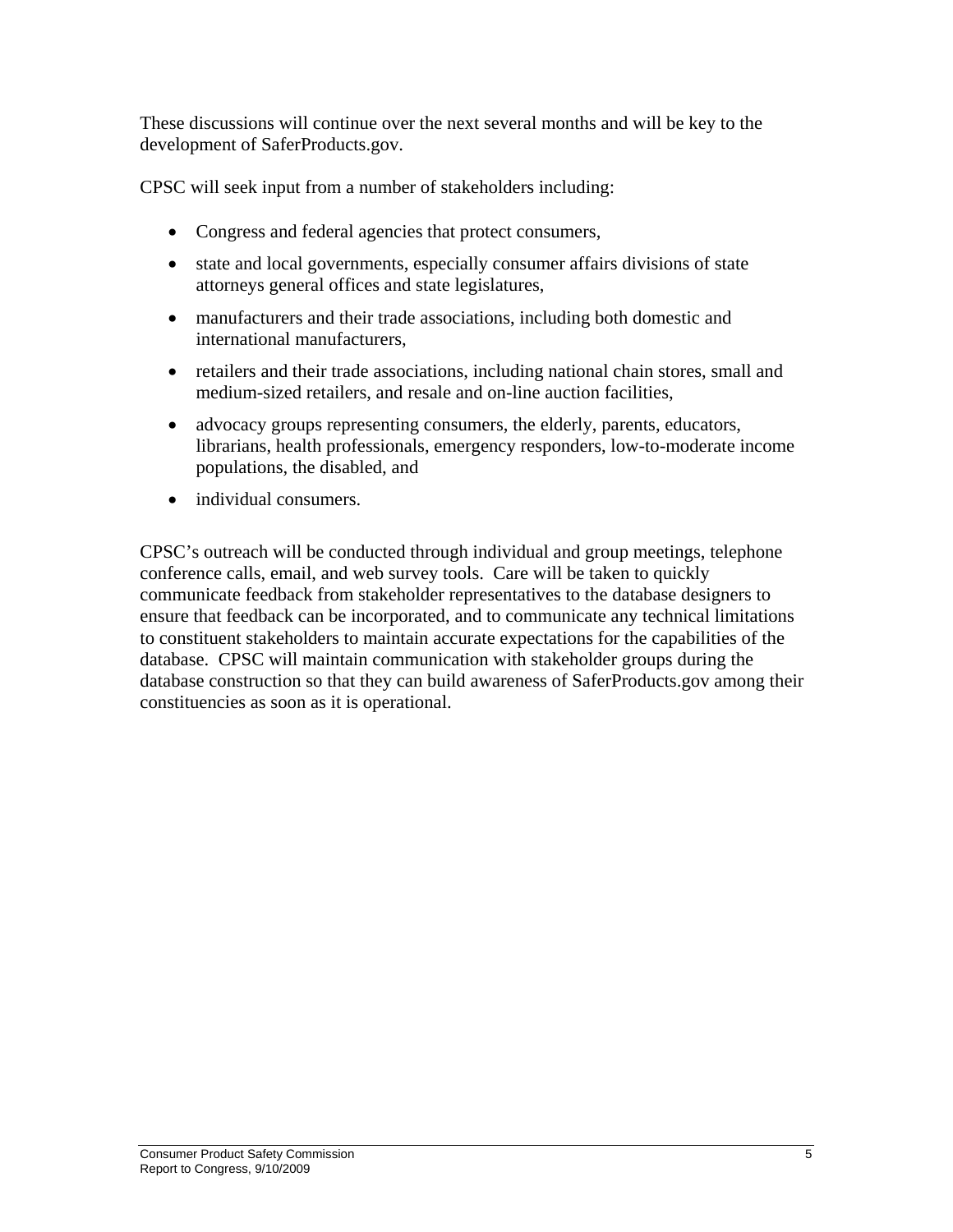# **2 SaferProducts.gov Approach**

SaferProducts.gov will be a new Web site, a public portal, that will revolutionize the way CPSC interacts with the public and its industry partners by increasing transparency and openness. It will include a public consumer portal, with incident reporting, the ability to search previously reported incidents and related industry comments, and a set of other tools to facilitate CPSC's interaction with the public. It will also include an industry portal - a secure environment for business-to-government and government-to-business exchange of information, including manufacturer comments on public incident reports. SaferProducts.gov will meet the requirements of the CPSIA Section 212.

### *2.1 Content and Functionality: Consumer Portal*

The SaferProducts.gov Consumer Portal will be a single central location where consumers can report product safety incidents and search for prior incidents and recalls on products they own, or may be thinking about buying. As a result, the quality of the information submitted to CPSC and the quantity of valuable incident data received by the public through the new web site is expected to increase significantly. The screen mockups shown in Appendix A of this report represent some of the features that may be included in the portal.

Care will be taken to ensure usability of SaferProducts.gov for low-to-moderate income populations. Users with older hardware and dial-up internet connections will have access to simplified, text-only pages and to highly compressed images to speed page loading. Design will also include diversified translation services for speakers of languages other than English. The SaferProducts.gov site will be fully compliant with Section 508 of the Rehabilitation Act to ensure accessibility by individuals with disabilities, including site layout controls to allow users to choose fonts and font sizes.

At the core of the SaferProducts.gov site will be two main tools: one that allows users to easily and quickly post the details of a product safety-related incident, and one that allows users to easily and quickly search previous incidents.

All incident data submitted via SaferProducts.gov will be subject to CPSC review to verify its authenticity – that the submitters are who they say they are. Any data or incident reports found to be materially inaccurate will either be corrected or will not be published. Furthermore, CPSC will have the ability to remove or correct incident data that has already been published should it determine that the data is materially inaccurate.

These core features will allow consumers to more easily submit complete information by providing:

• "wizards " (simple prompts) to guide the user through a step-by-step process for submitting accurate product incident data,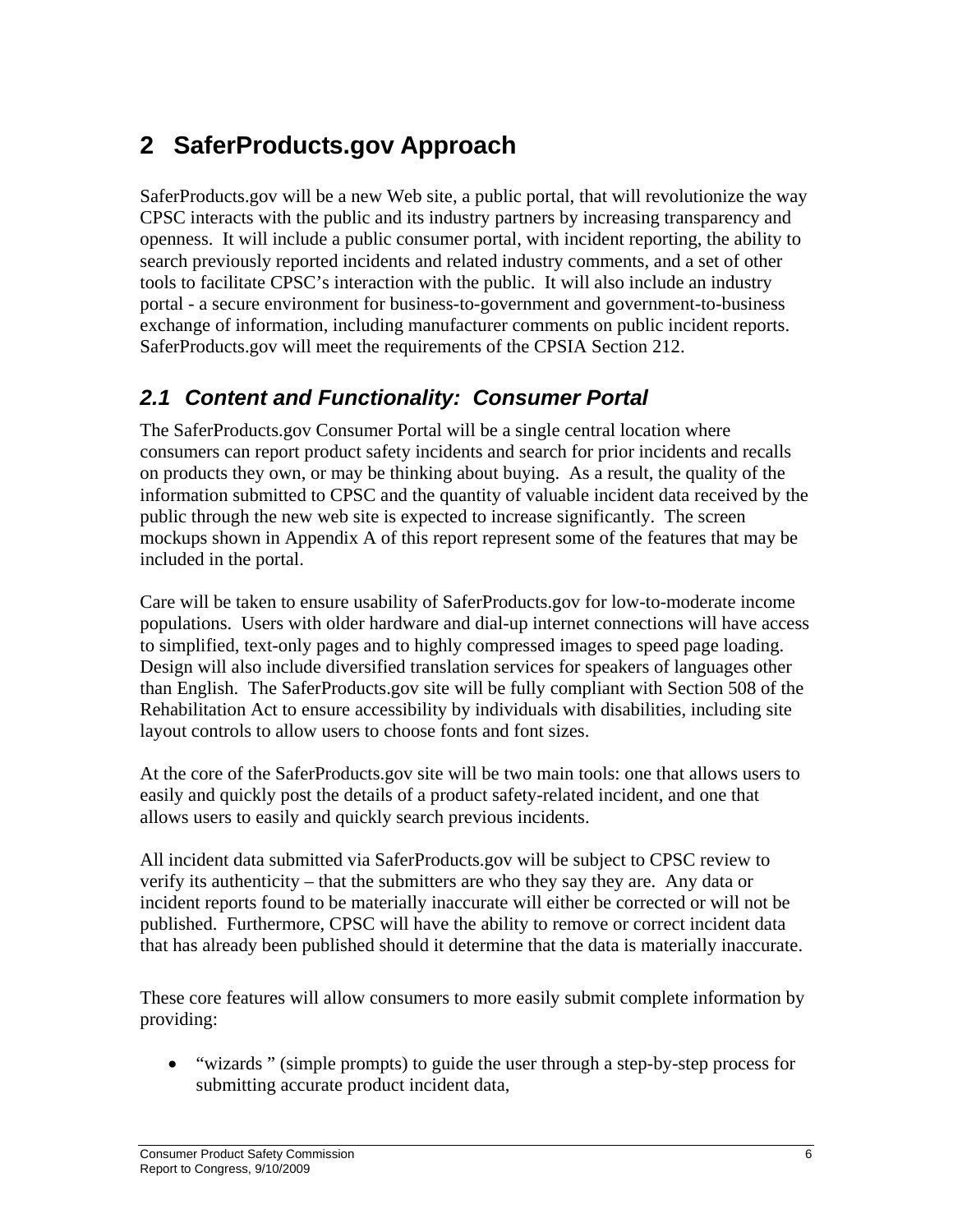- tools to assist with uploading photographs, narratives, and other artifacts that will aid investigations,
- notification alerts for additions or changes to data based on specific criteria such as manufacturer, product, model, model number, or latest recalls, and
- search tools that examine all publicly available incident data using a variety of techniques, such as assisted search "wizards" that help drill down from general product or hazard categories through successive levels of detail.

### *2.2 Content and Functionality: Industry Portal*

SaferProducts.gov will also actively engage manufacturers, retailers, and distributors to ensure their full partnership in protecting consumers from dangerous products. Manufacturers have a strong interest in verifying the accuracy of consumer complaints, protecting proprietary information and other trade secrets, and in rapidly responding to product incident reports. Retailers have a strong interest in quickly removing potentially dangerous products from store shelves and retail web pages. In addition, retailers often collect contact information for consumers at the point of sale that is necessary for sharing follow-up information with consumers, whether it is in the form of additional instructions or recall notices. Engaging both of these constituencies is a major priority of SaferProducts.gov.

Manufacturer and retailer engagement will be conducted primarily through a separate Industry Portal section of SaferProducts.gov. This portal will allow authorized and registered manufacturers and retailers to comment on incident reports submitted via the public portal. The Industry Portal will apply appropriate security and user-interface components to isolate partners and to segregate internal data. Companies will be authorized to use only sites and data that are necessary for their contributions, and will be restricted from viewing other firms' data. CPSC will expand its current efforts to verify the accuracy of incident reports, both by using technology, and by continuing to investigate the most serious incidents.

In some cases, the manufacturer of a product is not known, is out of business, or is unreachable. Where the manufacturers are identifiable, incident reports will be sent to the manufacturer as quickly as possible to afford them the opportunity to investigate and respond to the report. The manufacturer will have an opportunity to review the report and provide comments. Manufacturers and retailers who have registered their contact information at the Industry Portal will be able to receive alerts via email and, ideally, text message nearly instantaneously so they have ample time to review, investigate and comment.

The range of industry responses may cover several areas, including editing or expanding a printed warning on a product, adjusting an age limit for the use of a product, rapid work with advertisers to edit advertisements or sharing additional information with consumers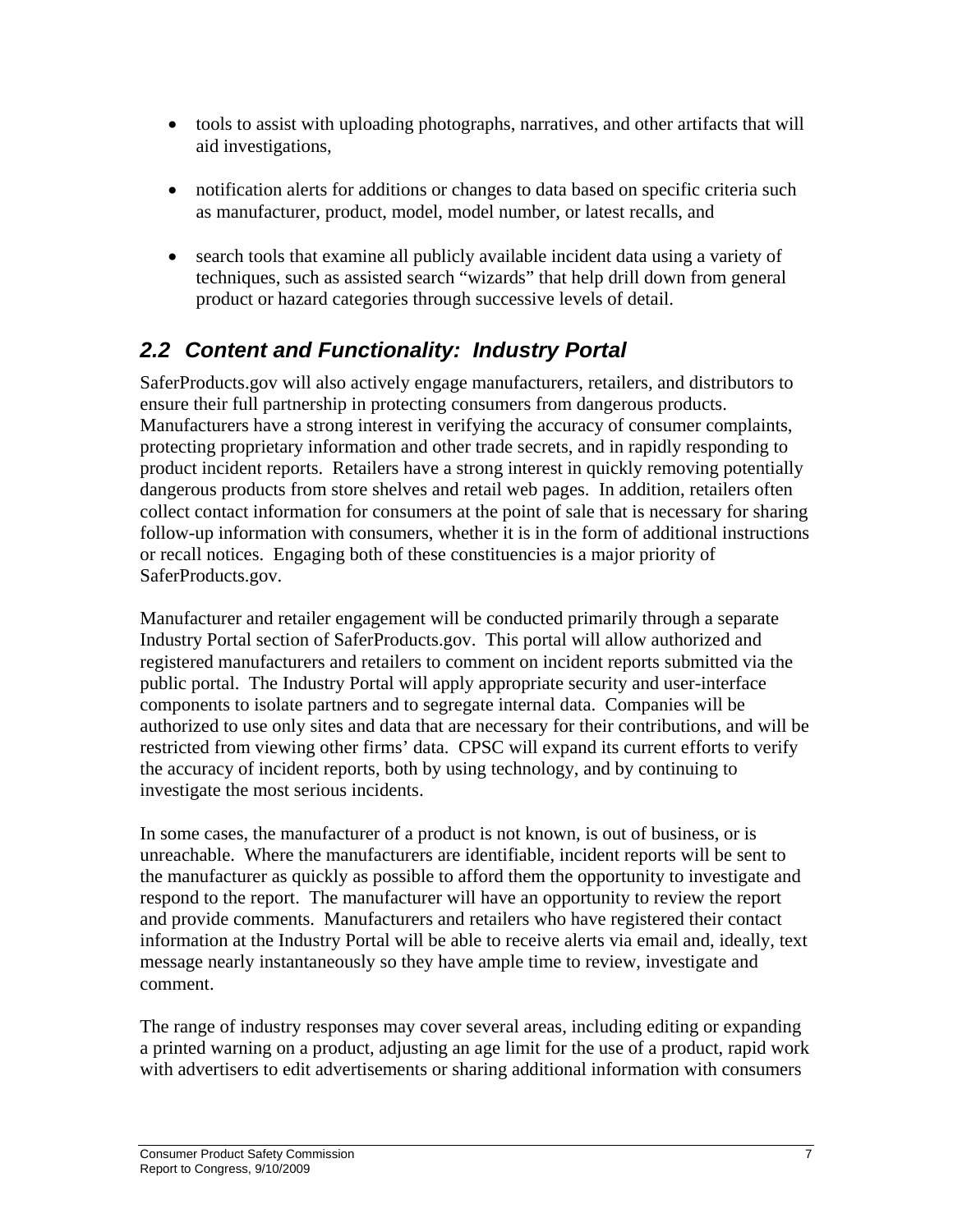that may have already purchased the product, and recalling a dangerous product quickly to limit both the number of injuries and any industry liability.

Incident reports will be published by CPSC to the public within 10 business days of receipt. If comments have been received from the manufacturer, these will be published along with the report. If the manufacturer has indicated that the report contains confidential data, CPSC will have the ability to redact this data. Finally, once the Industry Portal is on-line, CPSC will issue guidance to manufacturers and retailers about the procedures that they need to follow to comment on incident reports.

## *2.3 Integration with IT Modernization*

SaferProducts.gov will be an integral part of an overall IT modernization effort at CPSC. CPSC is planning to implement this modernization in a number of phases over the next several years. This would allow CPSC to focus its efforts first on the core components outlined in the CPSIA, while also planning for future IT modernization enhancements. The core components of this IT modernization include:

- **Data Warehouse** a single authoritative source for product incident and supporting data derived from original source data. It will ultimately be the repository for all incident and case data. In addition to centrally housing all data, the Data Warehouse will organize the data for increased security, faster searches, and easier analysis.
- **Early Warning System** a tool that provides CPSC staff with the ability to compare reported incidents with all prior incidents to look for patterns that would indicate a potential problem. The existing prototype will be upgraded from supporting just three product types to supporting the thousands of types of products CPSC covers. It will also be upgraded to a more robust technology platform and moved into the production environment.
- **Investigation Coordination System (ICS)** a system that will allow internal CPSC users to coordinate their activities throughout an investigation, across all program areas.
- **Workflow** the systematic translation of a business process that ensures operations are performed in a specific, predefined order with the ability to track and enforce select aspects of the process, such as mandatory review prior to publication of information, or the routing of a document from one individual to another.
- **Document Management** a system used to manage case files and incident data, and will also be extended to support CPSC's records management requirements. CPSC follows the National Archives and Records Administration (NARA) published schedule and guidelines.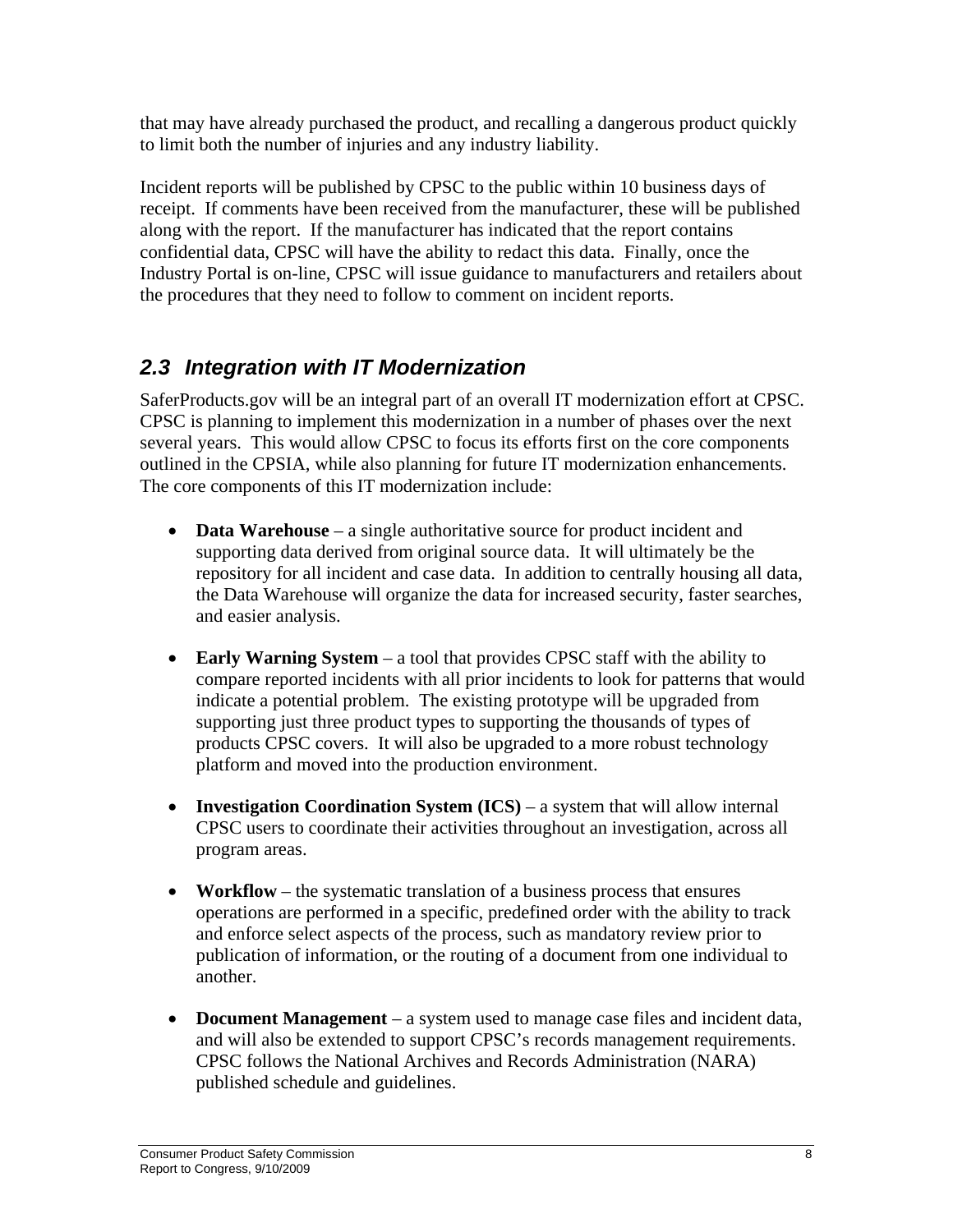- **External Interfaces** linkages to both external industry partners (such as retailers) and to government partners that will allow for the automatic transmission of data between CPSC and the partner. One example is Web Services interfaces to on-line retailers or on-line auction sites that would allow CPSC to automatically send recall notices to these on-line retailers and have them automatically remove the recalled product from their web sites.
- **Predictive Modeling** a set of algorithms that will automatically scan incident data to more rapidly identify product hazards. Unlike the Phase One Early Warning System, which is a manual tool used by staff, the Predictive Modeling component will use complex models to help detect potential hazards.
- **Product Data Hub**  a normalized database of all consumer products (that fall under CPSC's jurisdiction) sold in the United States. By interfacing with major retail partners, CPSC will work to build this data hub as a means to improving data integrity and avoiding ambiguity in product incident reports.

### *2.4 Operations and Maintenance*

SaferProducts.gov is a major investment for CPSC; as such, is it critical that the necessary personnel and procedures be put in place to ensure that it runs smoothly. Accordingly, CPSC is in the process of implementing an IT governance program that will ensure that the necessary project controls are being put into place to minimize risk and ensure the use of best practices. The goal is to create a set of project oversight processes that will be used for all future projects as well. These include:

- **Capital Planning and Investment Control (CPIC)** a structured, integrated approach to managing IT investments. The CPIC ensures that IT investments align with the CPSC's mission and support its business needs while minimizing risks and maximizing returns throughout the investment's life cycle.
- **Program Management Office (PMO)** a structured process for project governance that dictates the process, deliverables, roles, responsibilities, and methodology for a given project.
- **Independent Verification and Validation (IV&V)** an independent process that oversees planning, development, and launch of the project to ensure that the end-product meets the users' needs and is well-engineered.
- **Software Development Lifecycle (SDLC)** a structured approach to software development that includes requirements, design, construction, testing, and managed release cycles.
- **Security Certification and Accreditation (C&A)** SaferProducts.gov has critical security needs due to the personal, proprietary, and confidential nature of the data within the system. Accordingly, it will undergo the Certification and Accreditation process to validate its security.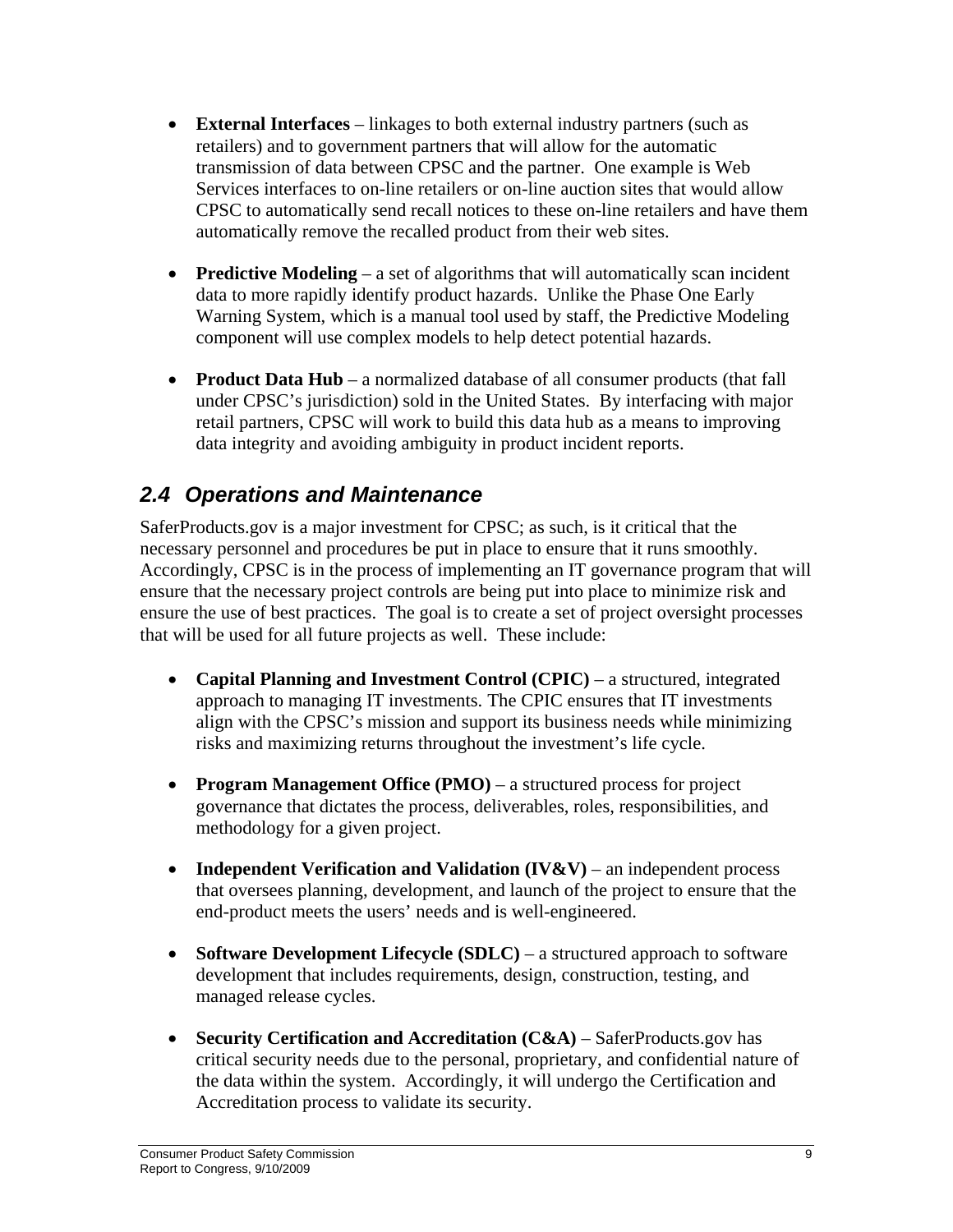- **Risk Management Plan (RMP)** used to identify risks, assess the potential impact, and develop mitigation strategies to accept, eliminate, avoid or transfer these risks throughout operation of the investment. A risk review team that includes representatives from the IT executive team will meet bi-weekly to review these risks.
- **Investment Review Board (IRB)** comprised of all CPSC senior management, the IRB helps ensure that all major IT investments are aligned with CPSC's strategic goals by evaluating and prioritizing the investments as part of the budget development process.

As part of its annual operating plan, CPSC will submit an annual report to Congress that will describe the operation, content, maintenance, functionality, and cost of the database for the reporting year. It will also list the number of reports and comments received, posted, corrected, and removed for the year.

Furthermore, within two years of the establishment of SaferProducts.gov, GAO will submit a report to Congress that contains an analysis of the general utility of the database, and recommendations for measures to increase use of the database by consumers and to ensure use by a broad range of the public.

### *2.5 Implementation Schedule*

SaferProducts.gov will be developed in accordance with a full lifecycle software development approach. This process includes the development of requirements, architectural design, detailed software design, software development, system testing, and managed release cycles.

Within the first 90 days, CPSC will execute a social media initiative that will dramatically increase the public's engagement with CPSC through use of social media/networking, an agency blog, and other interactive tools. This is described in greater detail in the next section.

As described in the previous section, the first public release of SaferProducts.gov will meet all of the requirements of the CPSIA Section 212 and will be released by March 11, 2011, which is the 18-month deadline set in the CPSIA. Prior to the public release, an initial internal "beta" release will be made available to a small group of users for beta testing and feedback.

Implementation of the public awareness campaign will be coordinated with development of SaferProducts.gov. Preliminary work will be conducted at the same time that SaferProducts.gov is being developed with the intent of timing the launch of the campaign with the announcement of the enhanced Web site. In subsequent years, the campaign may be refined and expanded to ensure that target audiences are effectively influenced and that its objectives are being met.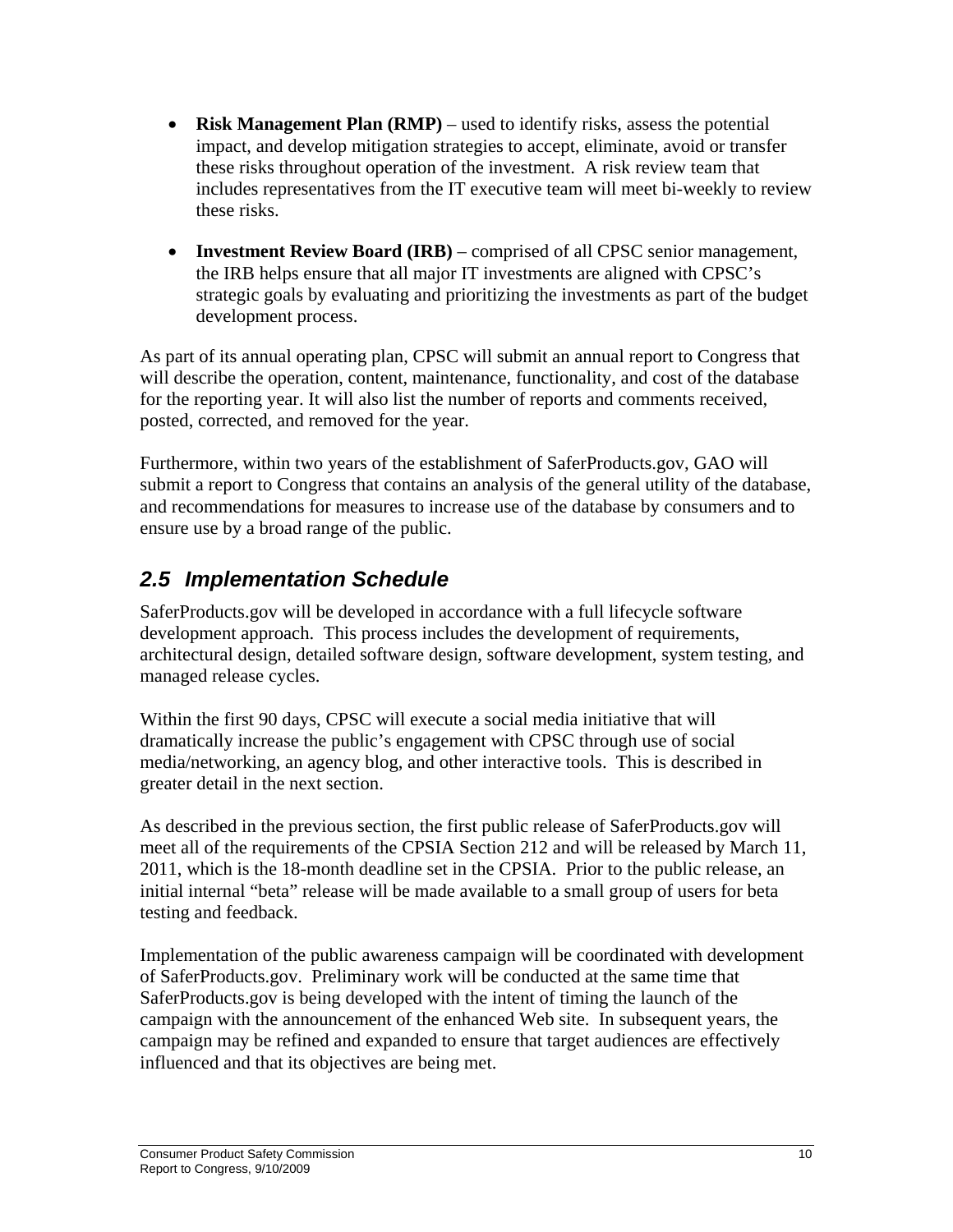Following the public release of SaferProducts.gov, the other components of the IT modernization effort will be implemented and integrated with the public database over a series of phases that will last several years.



#### **Schedule for Phased Implementation of SaferProducts.gov and IT Modernization**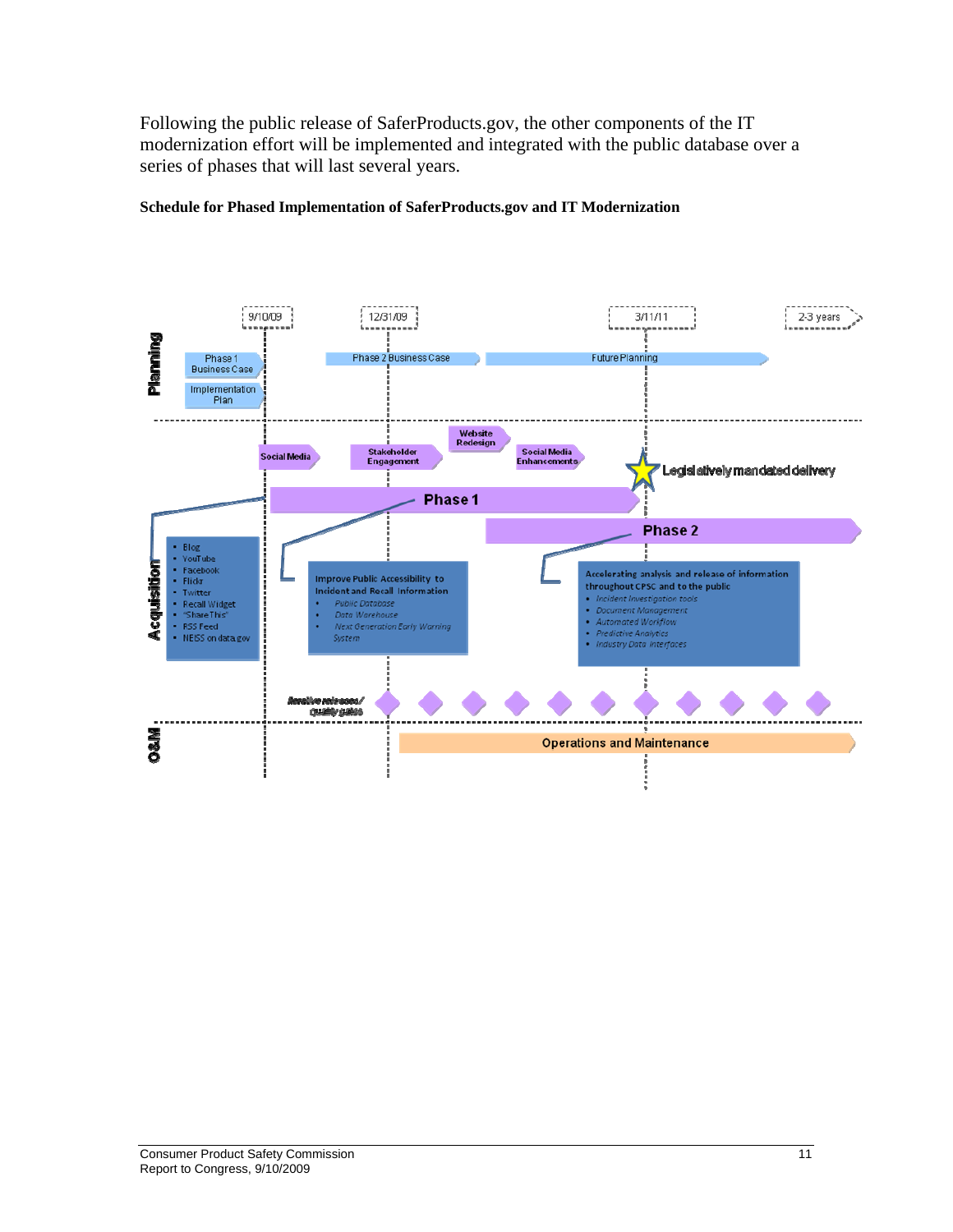## **3 Public Awareness**

### *3.1 Overview*

The public awareness component of SaferProducts.gov is not only a requirement of the CPSIA; it is a critical ingredient in the effective monitoring of consumer products going forward. CPSC, even with its enhanced resources, still needs to empower state and local government and consumer agencies and strengthen its communication and partnership with advocacy organizations representing consumers, seniors, parents, teachers, health professionals and others. Most important, CPSC needs to provide effective tools for consumers themselves to make safe purchasing choices and to enable them to share product information with CPSC. Engagement with the public and industry, in the form of accurate reporting of product incidents and use of the product incident database, can further CPSC's pursuit of a safer marketplace for all consumers.

The proposed awareness campaign will seek to increase public involvement in identifying hazardous products and to increase public awareness of the extensive safety information provided by CPSC. The campaign focus will be on the enhanced Web site, including the numerous benefits and opportunities the Consumer Portal provides by enabling the public to report incidents more easily, receive consumer product hazard information, and remain informed about product safety hazards.

### *3.2 Target Audiences*

The target audience is broad given the thousands of types of consumer products used around the home, in sports, recreation, and schools that fall under CPSC's jurisdiction. These products include toys and baby products, sports equipment, fitness equipment, home improvement and garden equipment, clothing, appliances, electronics, and computers. The primary target audience is adults, particularly parents, segmented by groups to reflect the diversity of the American consumer. Parents and other adults will be actively involved in all aspects of the campaign and its development. Pre-testing processes will ensure that messages are convincing and resonate as true, logical, and relevant to the needs of the target audiences.

## *3.3 SaferProducts.gov Campaign National Partners*

Leveraging campaign resources is critical to a successful public awareness campaign. Recognizing the importance of using resources economically and of obtaining the maximum exposure possible with the funding provided, CPSC will establish key partnerships with special interest groups, including local, state, and national agencies, and non-profit, advocacy, injury prevention, and industry organizations. Campaign partners will be instrumental in executing elements of the message, helping to disseminate campaign materials throughout the country, and producing additional materials.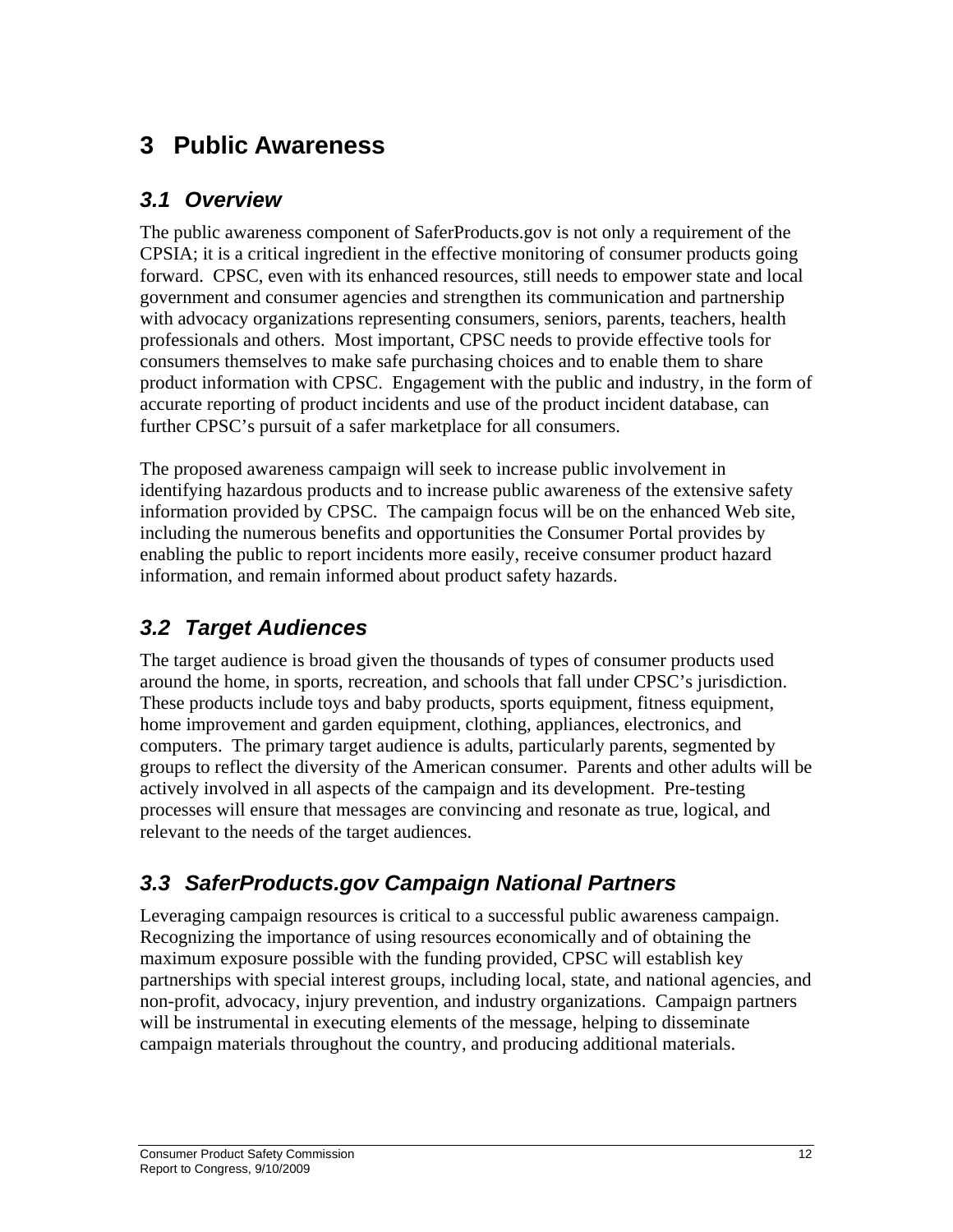### *3.4 Message and Materials Development*

CPSC will base message and materials development on research findings related to the target audiences and the use of best communication practices, behavioral science, and market research. Persuasive messages will be crafted based on these core principles:

- Command attention
- Call to action
- Clarify the message
- Communicate the benefit
- Create trust
- Convey a consistent message

Target audience research will guide message and material development. Audience analysis based on interviews, surveys, focus groups, and pre-testing will be used to create appropriate, effective, appealing, and personally relevant messages and materials for the target audiences. Focus group discussions and other evaluation methodologies for pretesting will be implemented in rural and urban areas, in formal and informal settings, and with representative samples of diverse audiences.

## *3.5 Social Media/Networking*

CPSC will execute several early initiatives that will dramatically increase the public's engagement with CPSC through use of social media/networking. CPSC is planning to roll out:

- a CPSC blog to more effectively communicate activities to the public,
- a "CPSC recall widget" that users can add to their own web sites to automatically post product recalls,
- a dedicated channel, fans page, or presence on YouTube, Facebook, Twitter, and Flickr,
- a "Share This" tool on CPSC.gov Web pages that will allow users to send interesting content to common social media sites such as Facebook and Twitter, and
- an upload of raw data from the NEISS (National Electronic Injury Surveillance System) database to data.gov, where it can be downloaded and searched by the public. The NEISS system collects incident information from emergency rooms throughout the U.S.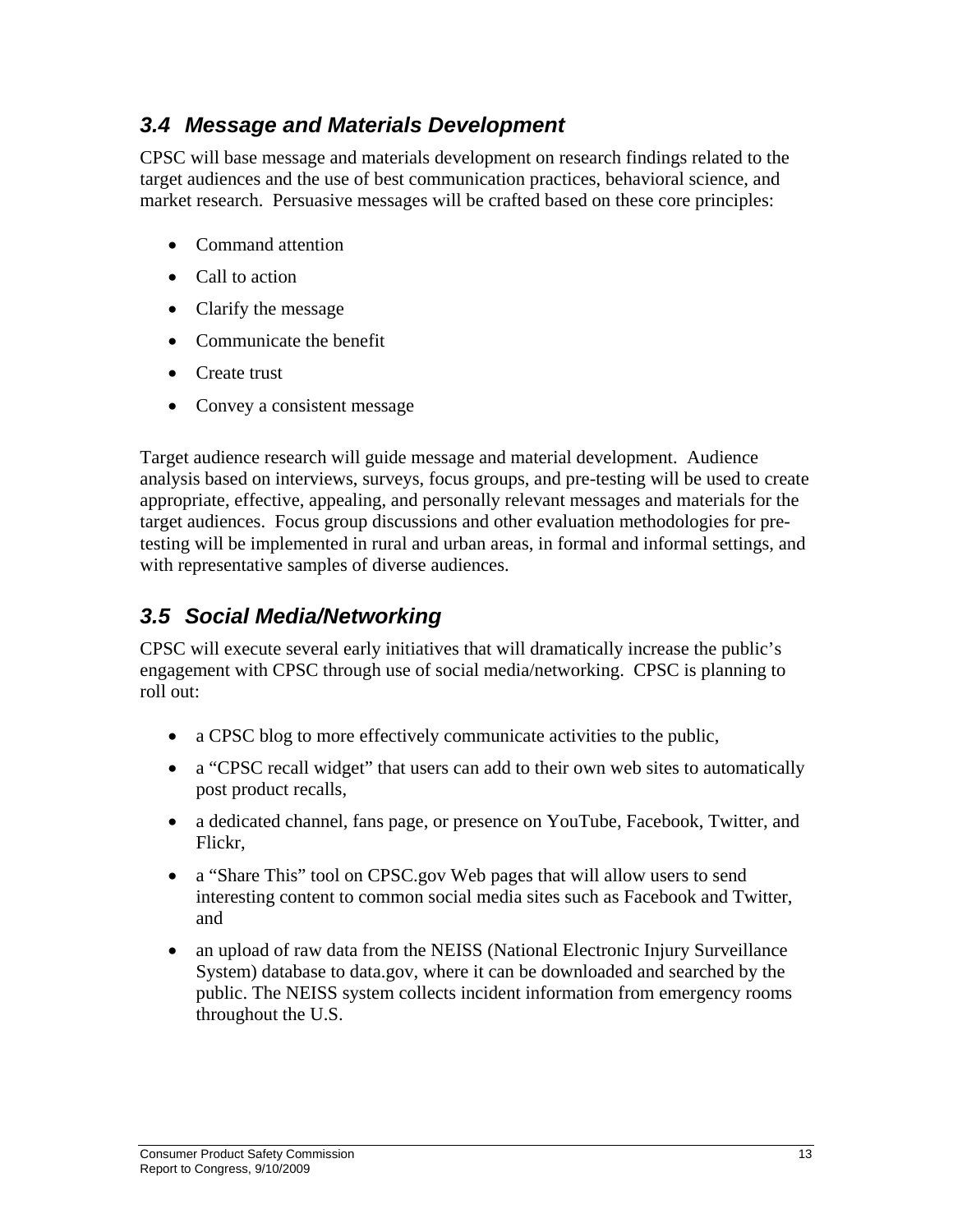### *3.6 Campaign Implementation*

CPSC will launch the public awareness campaign utilizing different media and multichannel approaches to ensure necessary repetition and reinforcement of campaign messages. Channels that are currently effective for reaching CPSC's target audiences, such as word-of-mouth, news releases, and "listservs," will be included along with utilization of opinion leaders and social media. CPSC will develop a variety of bilingual (English and Spanish) messages, materials, and programs. Other approaches may include:

- **National Campaign Kick-Off Event and On-line Town Hall Meetings** CPSC will hold kick-off events in the form of interactive "Webinars" and conference calls for the media and national partners to build awareness of the campaign and to demonstrate how SaferProducts.gov will work and how it will benefit product safety. For national broadcast media, individual interviews that include a demonstration of SaferProducts.gov will also be conducted. For the public, CPSC may hold a series of virtual Town Hall meetings in selected cities to demonstrate and promote the value of the Consumer Portal, with a focus on children's products and child safety. The Webinars and Town Hall meetings may also serve as a platform to announce key research findings.
- **Press Releases, Fact Sheets, and Brochure**sThese print materials will be target audience-specific as well as product category-specific. They will be included in a campaign information kit that can be used with the media, consumer partners, manufacturers and retailers, and the public at large. An electronic version of the media kit will be available in PDF format on CPSC's Consumer Portal. In addition, as new print materials are created, they will be released through CPSC's listserv.
- **Campaign Media Kit and Toolkit** The campaign media kit will be designed to benefit not just the media, but also partners and others participating in public events. An electronic version of the media kit will be available in a downloadable PDF format on the Consumer Portal. Contents of the kit may include a media advisory; news releases announcing the campaign, its objectives, and activities; a CD with an interactive, virtual demonstration of the consumer product database (Public Portal); fact sheets on product safety; a copy of the print PSAs; TV and radio PSA scripts; and a drop-in news article about the campaign. An on-line resource toolkit will be produced for key community and local special interest group leaders (e.g., leaders of local SafeKids and Parent-Teacher Associations), which will allow these highly-involved audiences to spread the campaign's message. The toolkit will contain a user-friendly resource section of customizable information and tools that enable community leaders to further educate disadvantaged families about product safety dangers and how to report them.
- **Television and Radio Public Service Announcements (PSAs)** PSAs will be audience-specific, creatively produced, and provide general information regarding CPSC and its Consumer Portal. They will be made available to the local and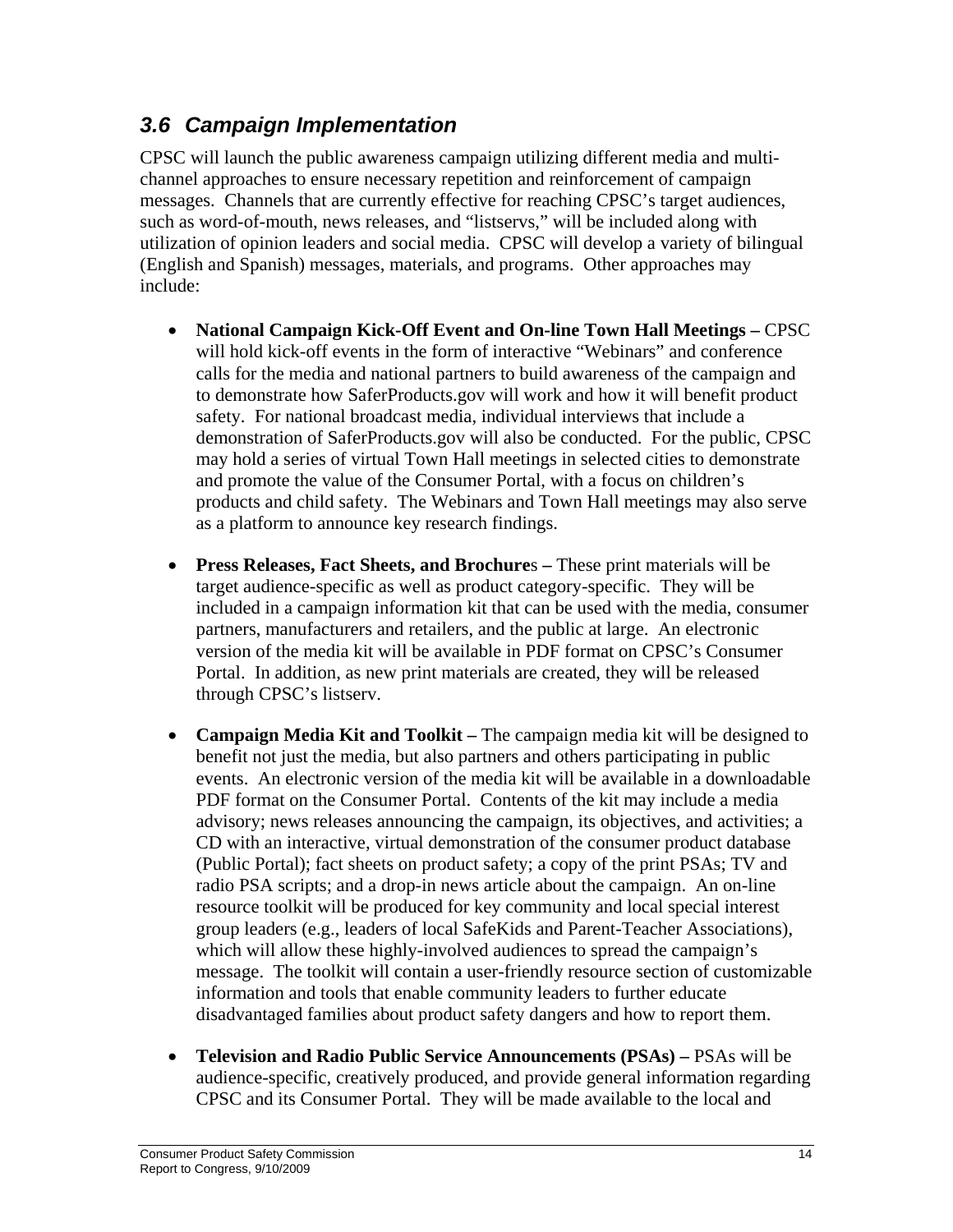national media and uploaded onto on-line communication channels such as YouTube.

- **Social Media Information and Education** SaferProducts.gov will rely on aggressive use of social media. CPSC's Facebook and Twitter networks and YouTube channel will aim to drive traffic to SaferProducts.gov. CPSC's *OnSafety* blog will be a key component of promoting the database and will solicit feedback from consumers and stakeholders. The CPSC Wikipedia page will also be updated to include a reference and link to SaferProducts.gov. CPSC will use web analytics to provide strategic intelligence on its audience.
- **Targeted Outreach to Minority Groups** CPSC will advertise the availability of SaferProducts.gov on minority media outlets, and work with libraries and public computer centers to ensure that individuals without residential computers are able to access SaferProducts.gov.
- Outreach to the Neighborhood Safety Network (NSN) The NSN is CPSC's grassroots outreach program that provides timely life-saving information to approximately 5,500 organizations and individuals who, in turn, share the information with underserved consumers who might otherwise never hear or receive the information from CPSC. CPSC will work with the NSN to distribute public awareness campaign fact sheets, brochures, and toolkits to service delivery groups who engage underserved consumers.
- **Staff and Leadership Speeches** CPSC managers and staff who give conference or community speeches and presentations will merge information related to SaferProducts.gov, including the public database, into their remarks and talking points.
- **On-line Information and Education** Information, particularly updates, regarding the Consumer Portal will be prominently placed on CPSC's Web sites and other appropriate government Web sites (e.g., consumer.gov, recalls.gov, USA.gov, and ATVSafety.gov). CPSC's NEISS data has been published to data.gov.
- **Targeted Advertising** Interactive banner ads, Google and Yahoo ads, interactive listservs, and blogger reviews will also be used to drive traffic to CPSC.gov and SaferProducts.gov. National partners, state and local agencies, and other stakeholders will be asked to post links and send out information to their members about the campaign, and will be provided with widgets, links and other tools to post on their sites, email newsletters, blogs, and social media posts. Trade associations will be asked to encourage manufacturers and retailers to register with the public portal to receive incident reports directly from CPSC.
- **Widget to Search Database** CPSC will also offer to all web users a new downloadable widget for their browser toolbars that searches CPSC's public database.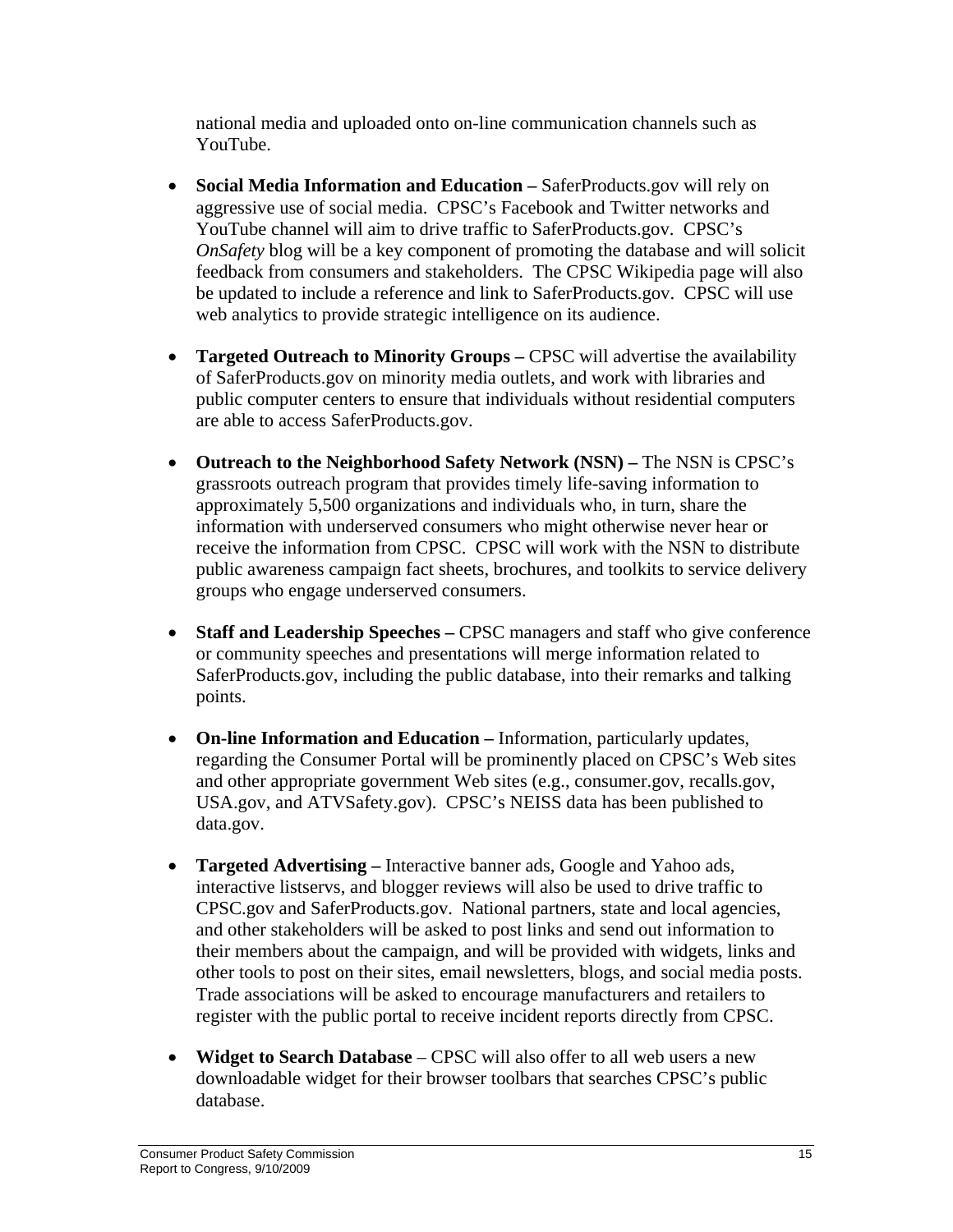- **Consumer Product Manufacturer and Retailer Communication** A key factor related to the effectiveness of the public database is the reliability of the information contained within it. CPSC will aim to ensure that affected companies and industries are fully educated as to how to use the Industry Portal to review, verify or correct information submitted by the public. CPSC will communicate with key stakeholders through:
	- **Instructional literature** Instructional pamphlets that describe how companies can use the public portal access control system to expeditiously receive, review, and respond to incidents related to their product,
	- **Instructional Webinar** Web broadcasts aimed at reaching thousands of companies and key contacts who will have a primary role in reviewing consumer incident reports,
	- **Instructional Videos** "How-to" videos for industry on the homepage of the Public Portal Web site, and
	- **Industry email address** Special industry e-mail address/in-box for questions/comments.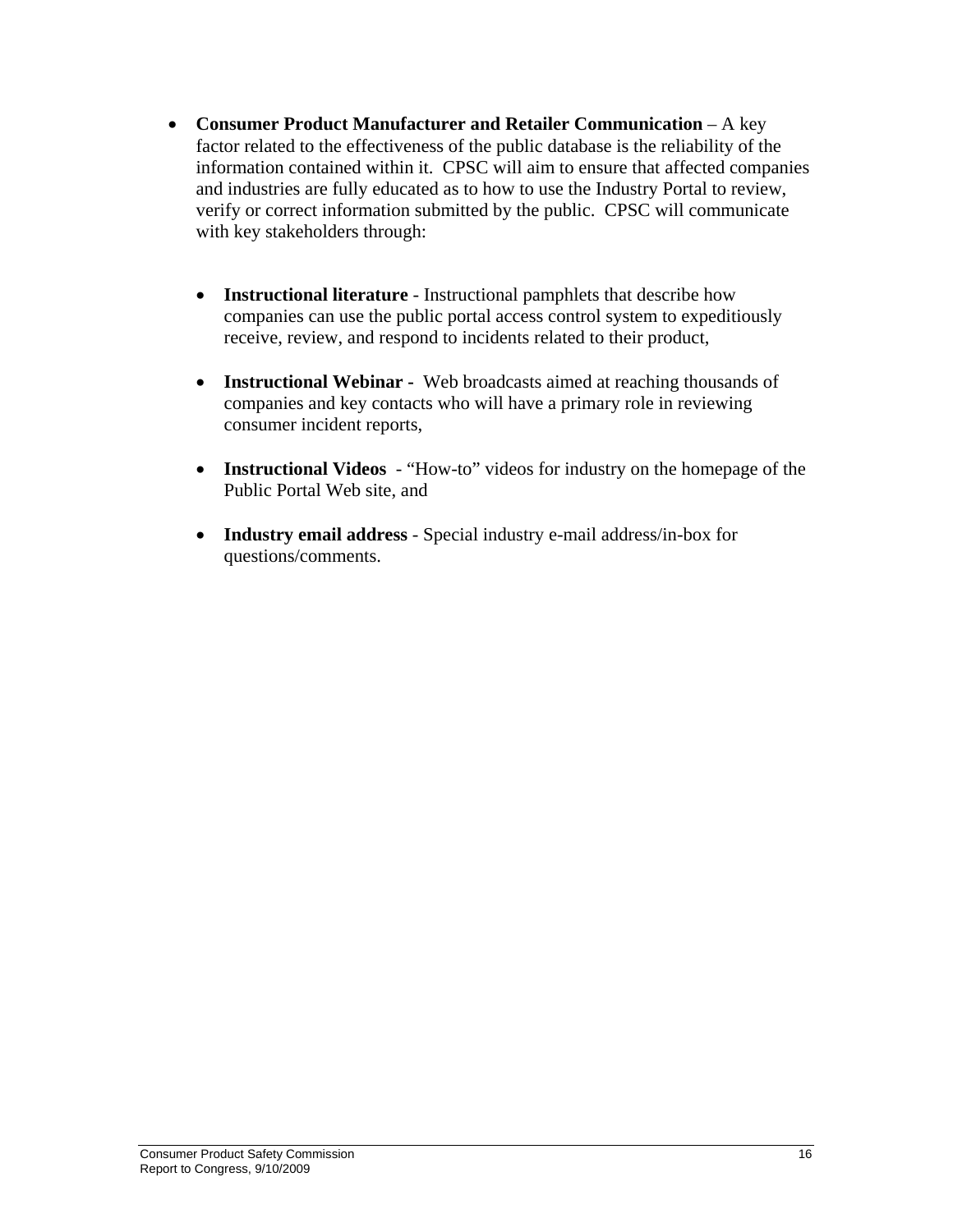# **4 Conclusion**

The proposed SaferProducts.gov web site will meet the requirements in the CPSIA by creating a new publicly searchable database of consumer product safety incidents. This will facilitate an increased exchange of information between CPSC, consumers, and industry. SaferProducts.gov will improve decision-making for both CPSC and the public. For CPSC, it will assist in identifying products to investigate and in determining corrective actions to be taken when hazardous products are discovered. For the public, SaferProducts.gov will provide better access to the latest information on consumer product safety. Industry will be able to work more closely with CPSC by submitting reports and commenting or helping to clarify incident information submitted by consumers.

CPSC will also conduct a public awareness campaign designed to engage citizens in assisting CPSC in identifying defective products and to ensure that our industry stakeholders make the best use of SaferProducts.gov. The proposed awareness campaign will seek to increase public involvement in identifying hazardous products and to increase public awareness of the extensive safety information provided by CPSC. The campaign focus will be on the enhanced Web site, including the numerous benefits and opportunities the Public Portal provides by enabling the public to report incidents more easily, receive consumer product hazard information, and remain informed about product safety hazards.

In addition, the CPSIA also instructs CPSC to "expedite efforts to upgrade and improve the information technology systems in use by the Commission on the date of enactment of this Act." This mandate presents a significant and unique opportunity for CPSC to revolutionize its technology and gives CPSC a chance to design a flexible, integrated technology environment that will continue to meet CPSC's needs for many years into the future. CPSC will be able to gather more accurate and detailed data, process and interpret that data more quickly, and make pertinent information available to the public and industry more rapidly than ever before.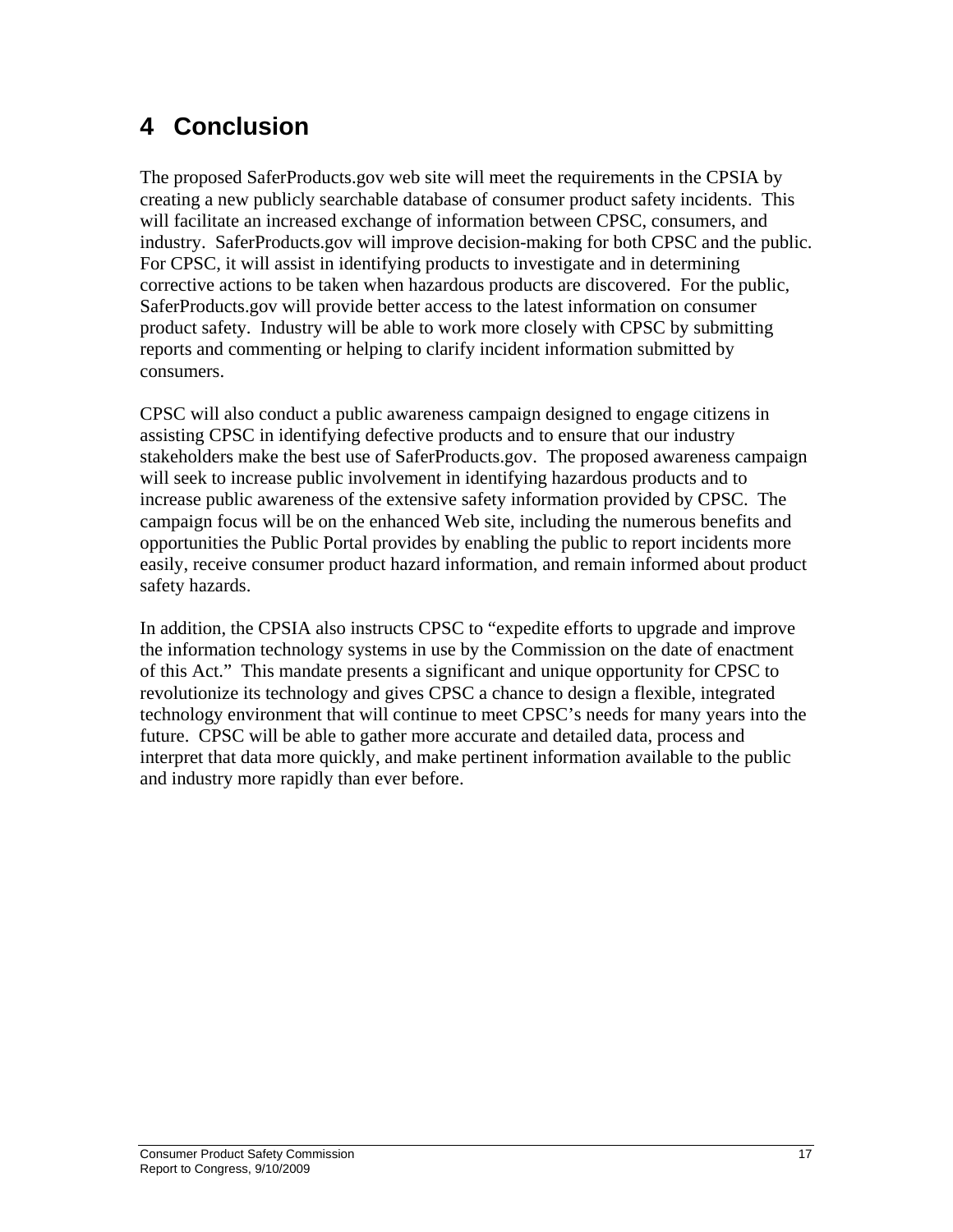# **5 Appendix A – Screen Mockups\***



<sup>\*</sup> Mockups are intended only to highlight possible features and are not representative of a final layout.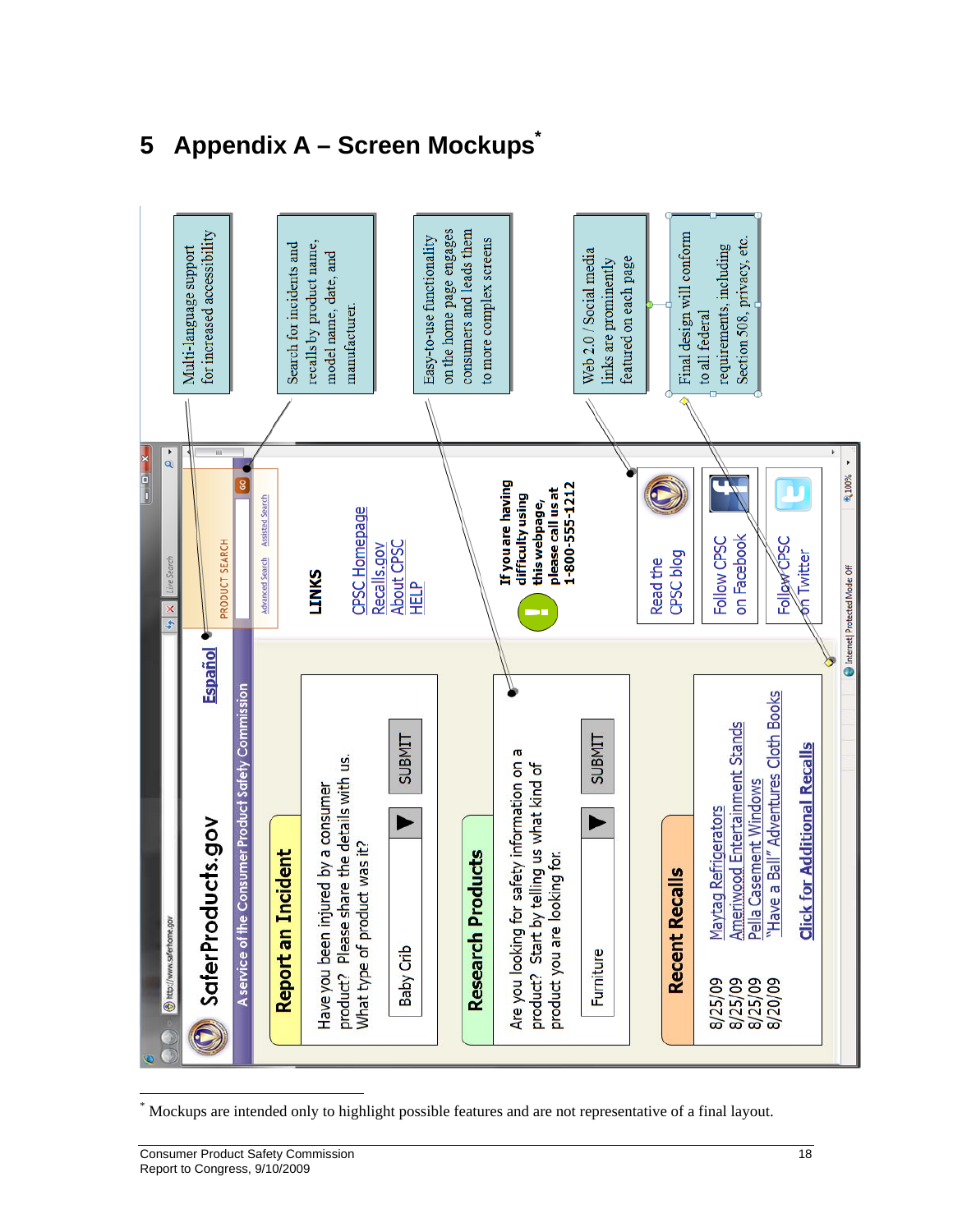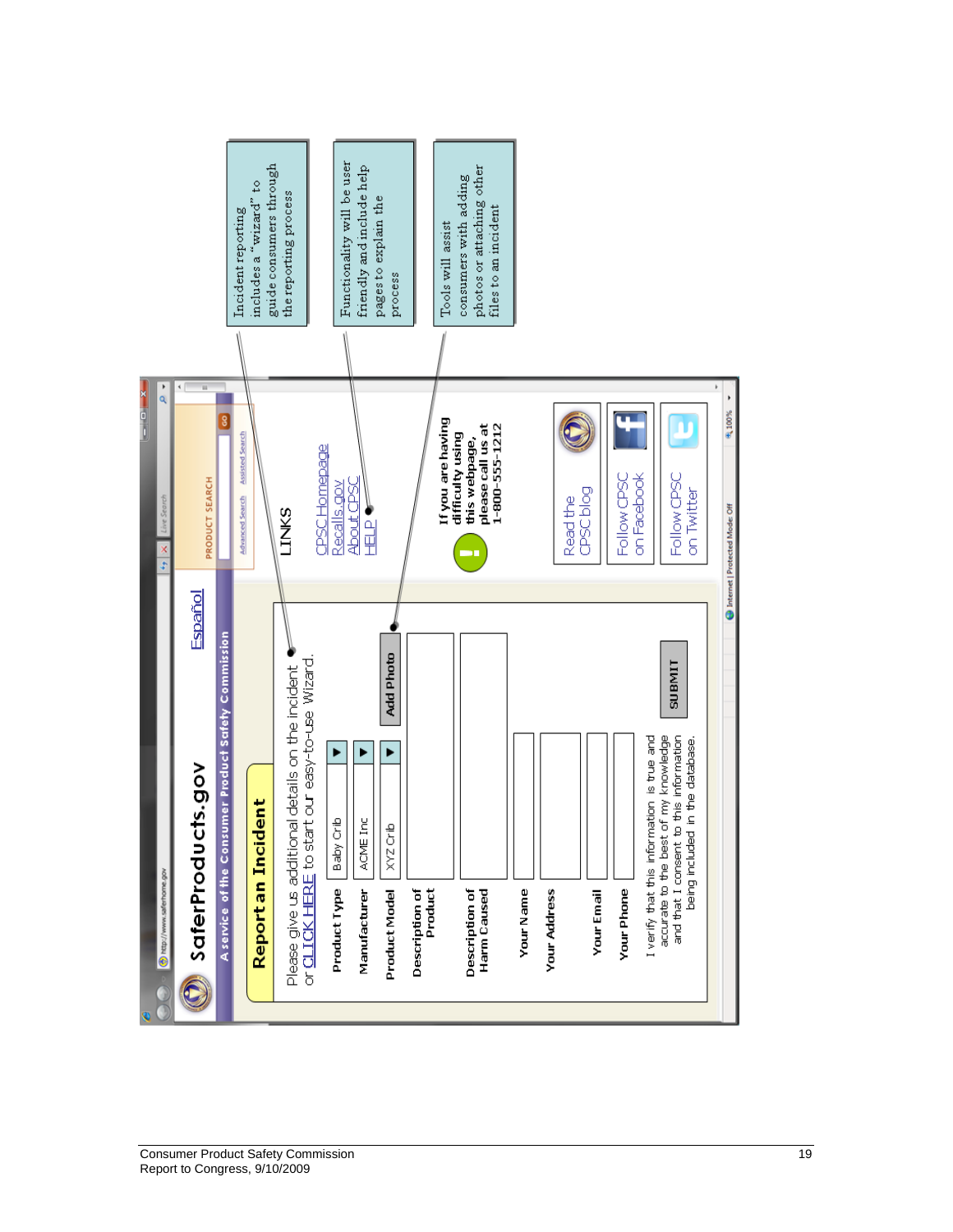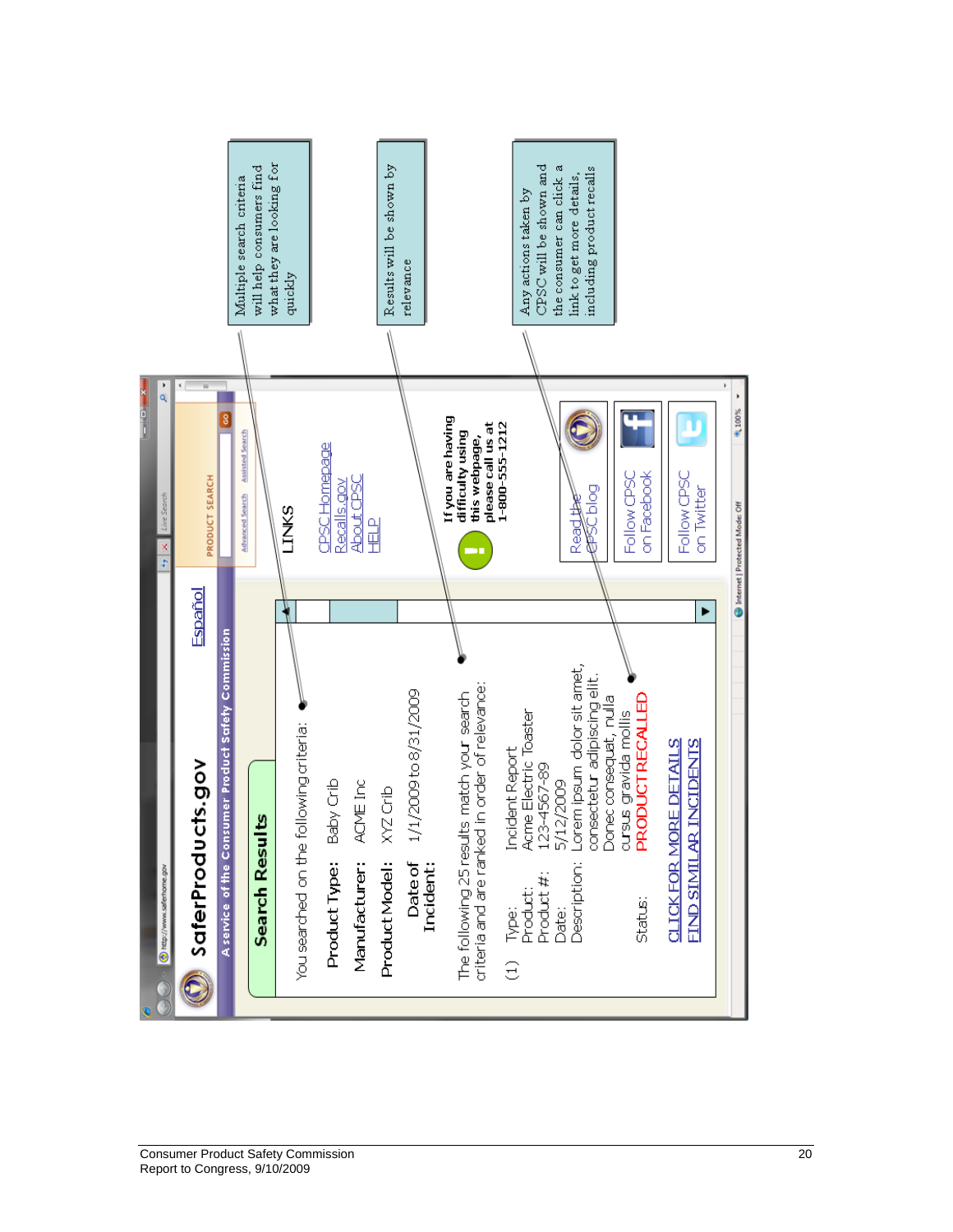# **6 Appendix B – CPSIA Section 212**

### CONSUMER PRODUCT SAFETY IMPROVEMENT ACT OF 2008

#### TITLE II—CONSUMER PRODUCT SAFETY COMMISSION REFORM

Subtitle B—Enhanced Enforcement Authority

#### **SEC. 212. ESTABLISHMENT OF A PUBLIC CONSUMER PRODUCT SAFETY DATABASE.**

(a) IN GENERAL.—The Act is amended by inserting after section 6 (15 U.S.C. 2055) the following:

#### **''SEC. 6A. PUBLICLY AVAILABLE CONSUMER PRODUCT SAFETY INFORMATION DATABASE.**

#### ''(a) DATABASE REQUIRED.—

''(1) IN GENERAL.—Subject to the availability of appropriations, the Commission shall, in accordance with the requirements of this section, establish and maintain a database on the safety of consumer products, and other products or substances regulated by the Commission, that is—

''(A) publicly available;

''(B) searchable; and

''(C) accessible through the Internet web site of the Commission.

#### ''(2) SUBMISSION OF DETAILED IMPLEMENTATION PLAN TO CONGRESS.—

Not later than 180 days after the date of enactment of the Consumer Product Safety Improvement Act of 2008, the Commission shall transmit to the appropriate Congressional committees a detailed plan for establishing and maintaining the database required by paragraph (1), including plans for the operation, content, maintenance, and functionality of the database. The plan shall detail the integration of the database into the Commission's overall information technology improvement objectives and plans. The plan submitted under this subsection shall include a detailed implementation schedule for the database, and plans for a public awareness campaign to be conducted by the Commission to increase consumer awareness of the database.

#### ''(3) DATE OF INITIAL AVAILABILITY.—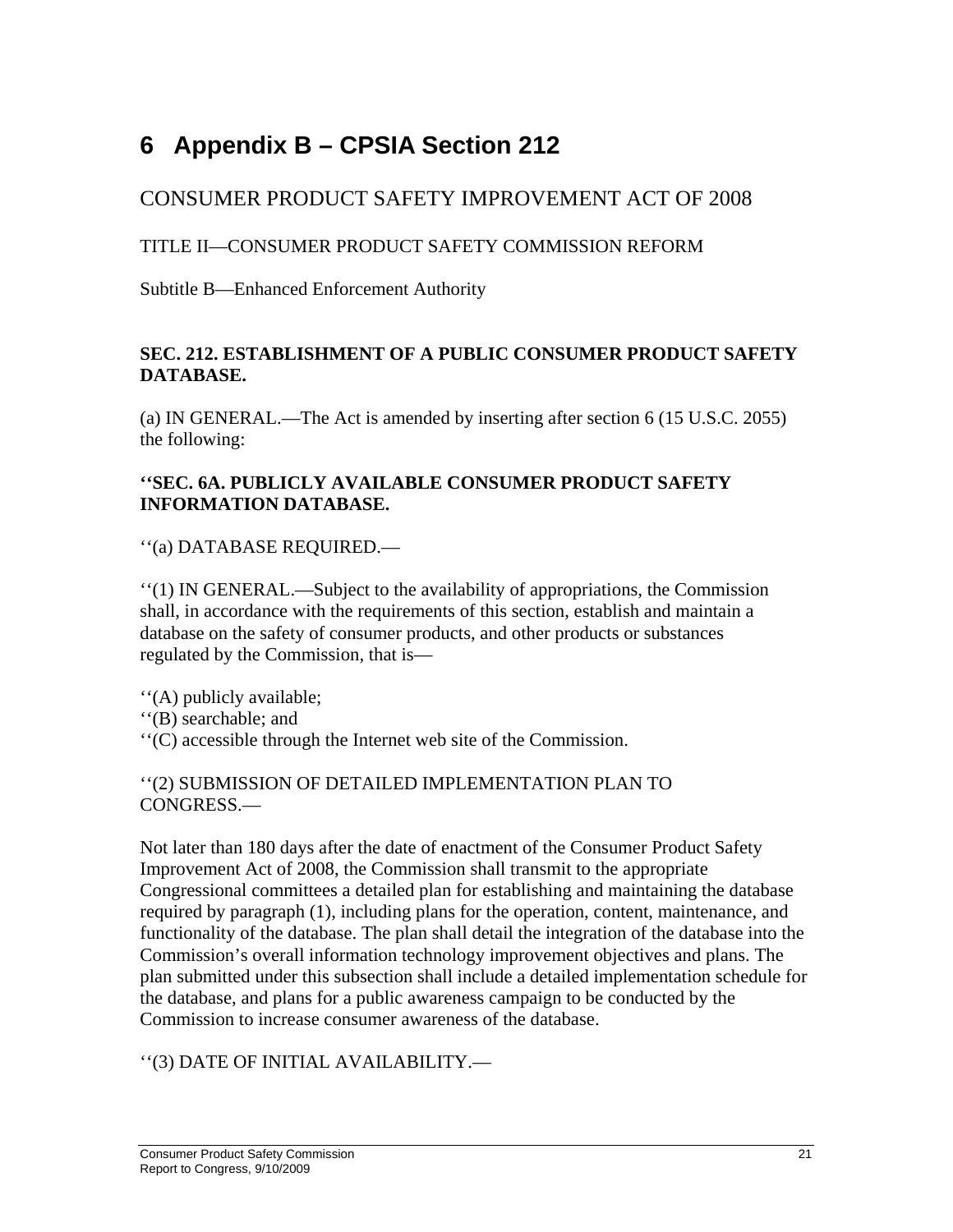Not later than 18 months after the date on which the Commission submits the plan required by paragraph (2), the Commission shall establish the database required by paragraph (1).

#### ''(b) CONTENT AND ORGANIZATION.—

''(1) CONTENTS.—Except as provided in subsection (c)(4), the database shall include the following:

 ''(A) Reports of harm relating to the use of consumer products, and other products or substances regulated by the Commission, that are received by the Commission from— ''(i) consumers;

''(ii) local, State, or Federal government agencies;

- ''(iii) health care professionals;
- ''(iv) child service providers; and
- ''(v) public safety entities.

 $\lq\lq$ ) Information derived by the Commission from notice under section 15(c) or any notice to the public relating to a voluntary corrective action taken by a manufacturer, in consultation with the Commission, of which action the Commission has notified the public.

 $C(C)$  The comments received by the Commission under subsection  $(c)(2)(A)$  to the extent requested under subsection  $(c)(2)(B)$ .

''(2) SUBMISSION OF INFORMATION.—In implementing the database, the Commission shall establish the following:

''(A) Electronic, telephonic, and paper-based means of submitting, for inclusion in the database, reports described in paragraph (1)(A) of this subsection.

 $\lq$ (B) A requirement that any report described in paragraph (1)(A) submitted for inclusion in such database include, at a minimum—

''(i) a description of the consumer product (or other product or substance regulated by the Commission) concerned;

''(ii) identification of the manufacturer or private labeler of the consumer product (or other product or substance regulated by the Commission);

''(iii) a description of the harm relating to the use of the consumer product (or other product or substance regulated by the Commission);

''(iv) contact information for the person submitting the report; and

''(v) a verification by the person submitting the information that the information submitted is true and accurate to the best of the person's knowledge and that the person consents that such information be included in the database.

''(3) ADDITIONAL INFORMATION.—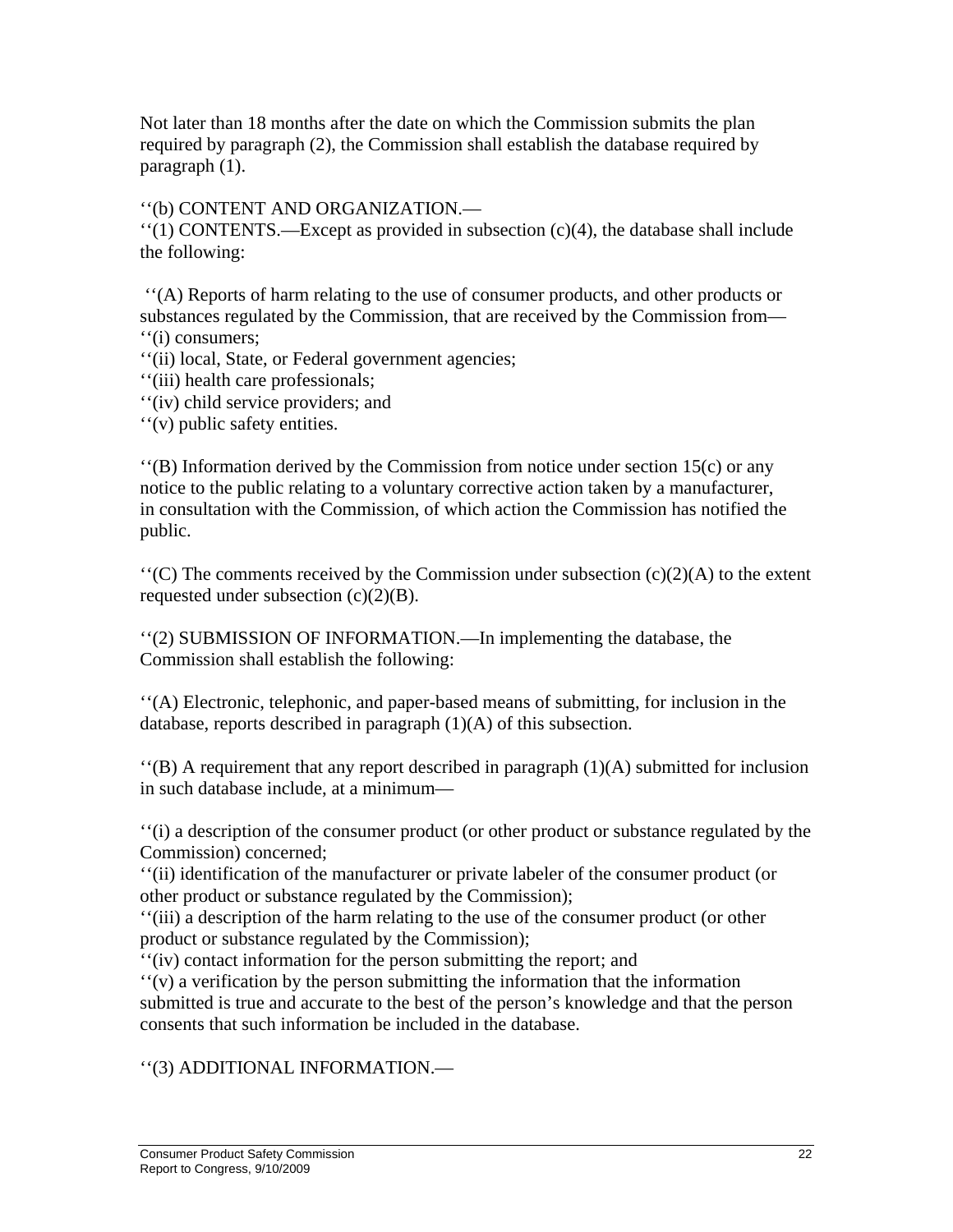In addition to the reports received under paragraph (1), the Commission shall include in the database, consistent with the requirements of section 6(a) and (b), any additional information it determines to be in the public interest.

#### ''(4) ORGANIZATION OF DATABASE.—

The Commission shall categorize the information available on the database in a manner consistent with the public interest and in such manner as it determines to facilitate easy use by consumers and shall ensure, to the extent practicable, that the database is sortable and accessible by—

''(A) the date on which information is submitted for inclusion in the database;

''(B) the name of the consumer product (or other product or substance regulated by the Commission);

''(C) the model name;

''(D) the manufacturer's or private labeler's name; and

''(E) such other elements as the Commission considers in the public interest.

#### ''(5) NOTICE REQUIREMENTS.—

The Commission shall provide clear and conspicuous notice to users of the database that the Commission does not guarantee the accuracy, completeness, or adequacy of the contents of the database.

#### ''(6) AVAILABILITY OF CONTACT INFORMATION.—

The Commission may not disclose, under this section, the name, address, or other contact information of any individual or entity that submits to the Commission a report described in paragraph (1)(A), except that the Commission may provide such information to the manufacturer or private labeler of the product with the express written consent of the person submitting the information. Consumer information provided to a manufacturer or private labeler under this section may not be used or disseminated to any other party for any purpose other than verifying a report submitted under paragraph  $(1)(A)$ .

''(c) PROCEDURAL REQUIREMENTS.—

#### ''(1) TRANSMISSION OF REPORTS TO MANUFACTURERS AND PRIVATE LABELERS.—

Not later than 5 business days after the Commission receives a report described in subsection (b)(1)(A) which includes the information required by subsection (b)(2)(B), the Commission shall to the extent practicable transmit the report, subject to subsection (b)(6), to the manufacturer or private labeler identified in the report.

''(2) OPPORTUNITY TO COMMENT.—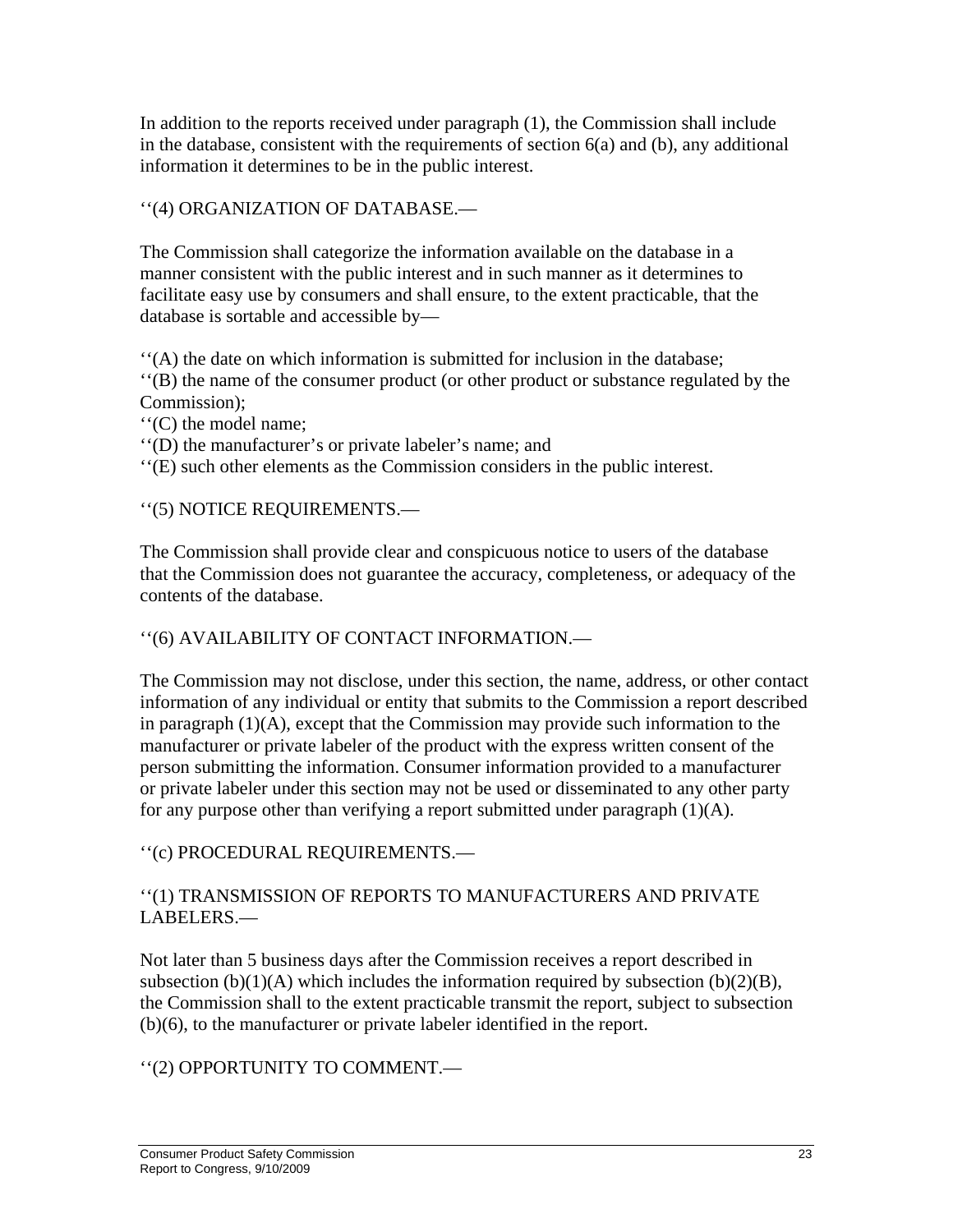''(A) IN GENERAL.— If the Commission transmits a report under paragraph (1) to a manufacturer or private labeler, the Commission shall provide such manufacturer or private labeler an opportunity to submit comments to the Commission on the information contained in such report.

''(B) REQUEST FOR INCLUSION IN DATABASE.—A manufacturer or private labeler may request the Commission to include its comments in the database.

''(C) CONFIDENTIAL MATTER.—

''(i) IN GENERAL.—If the Commission transmits a report received under paragraph (1) to a manufacturer or private labeler, the manufacturer or private labeler may review the report for confidential information and request that portions of the report identified as confidential be so designated.

''(ii) REDACTION.—If the Commission determines that the designated information contains, or relates to, a trade secret or other matter referred to in section 1905 of title 18, United States Code, or that is subject to section 552(b)(4) of title 5, United States Code, the Commission shall redact the designated information in the report before it is placed in the database.

''(iii) REVIEW.—If the Commission determines that the designated information is not confidential under clause (ii), the Commission shall notify the manufacturer or private labeler and include the information in the database. The manufacturer or private labeler may bring an action in the district court of the United States in the district in which the complainant resides, or has its principal place of business, or in the United States District Court for the District of Columbia, to seek removal of the information from the database.

''(3) PUBLICATION OF REPORTS AND COMMENTS.—

 $\lq\lq$ (A) REPORTS.—Except as provided in paragraph (4)(A), if the Commission receives a report described in subsection  $(b)(1)(A)$ , the Commission shall make the report available in the database not later than the 10th business day after the date on which the Commission transmits the report under paragraph (1) of this subsection.

''(B) COMMENTS.—Except as provided in paragraph (4)(A), if the Commission receives a comment under paragraph (2)(A) with respect to a report described in subsection  $(b)(1)(A)$  and a request with respect to such comment under paragraph  $(2)(B)$ of this subsection, the Commission shall make such comment available in the database at the same time as such report or as soon as practicable thereafter.

''(4) INACCURATE INFORMATION.—

''(A) INACCURATE INFORMATION IN REPORTS AND COMMENTS RECEIVED.—If, prior to making a report described in subsection  $(b)(1)(A)$  or a comment described in paragraph (2) of this subsection available in the database, the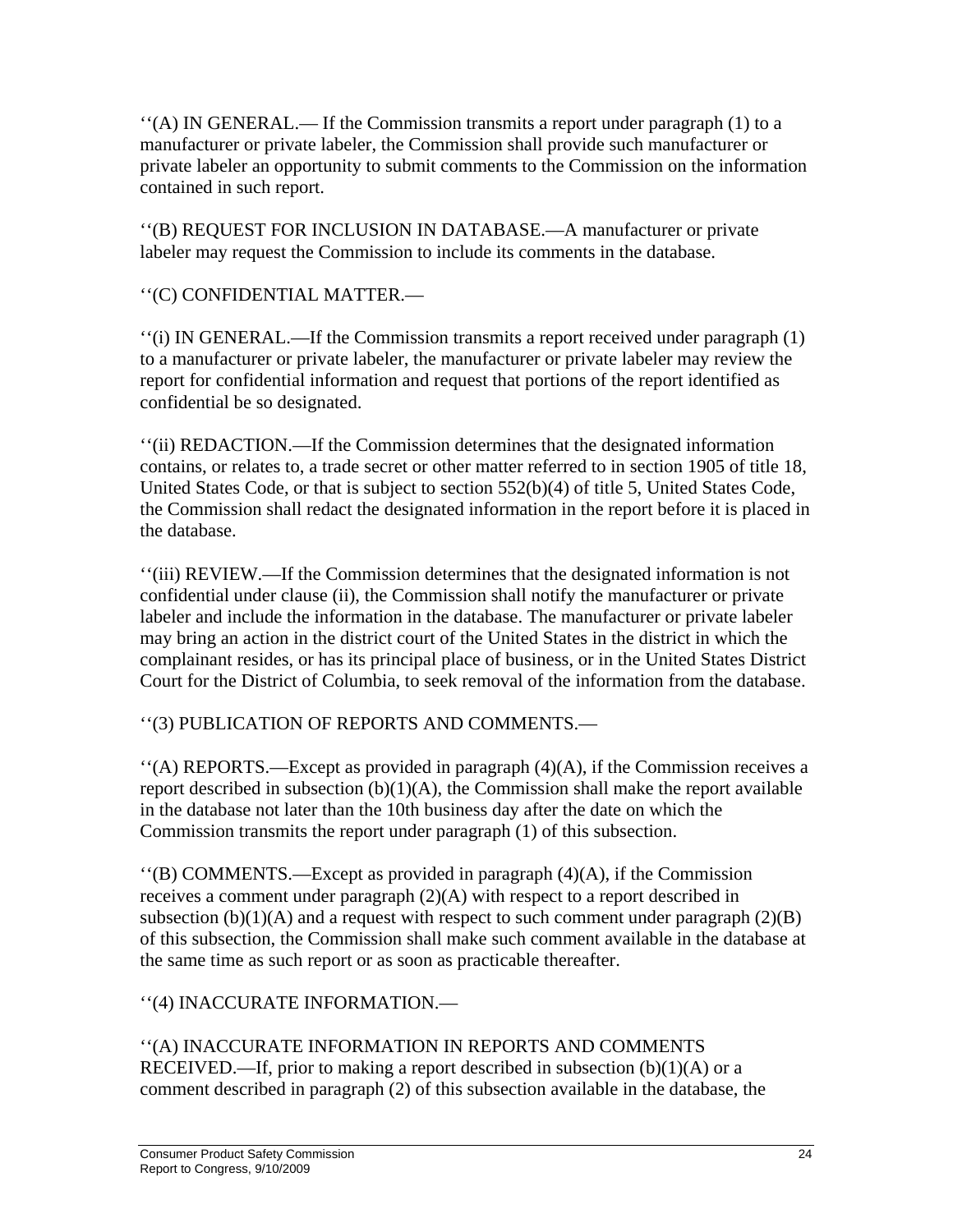Commission determines that the information in such report or comment is materially inaccurate, the Commission shall—

''(i) decline to add the materially inaccurate information to the database;

''(ii) correct the materially inaccurate information in the report or comment and add the report or comment to the database; or

''(iii) add information to correct inaccurate information in the database.

''(B) INACCURATE INFORMATION IN DATABASE.—If the Commission determines, after investigation, that information previously made available in the database is materially inaccurate or duplicative of information in the database, the Commission shall, not later than 7 business days after such determination— ''(i) remove such information from the database;

''(ii) correct such information; or

''(iii) add information to correct inaccurate information in the database.

''(d) ANNUAL REPORT.—The Commission shall submit to the appropriate Congressional committees an annual report on the database, including—

''(1) the operation, content, maintenance, functionality, and cost of the database for the reporting year; and ''(2) the number of reports and comments for the year—

''(A) received by the Commission under this section;

''(B) posted on the database; and

''(C) corrected on or removed from the database.

''(e) GAO STUDY.—Within 2 years after the date on which the Commission establishes the database under this section, the Comptroller General shall submit a report to the appropriate Congressional committees containing—

''(1) an analysis of the general utility of the database, including—

 ''(A) an assessment of the extent of use of the database by consumers, including whether the database is accessed by a broad range of the public and whether consumers find the database to be useful; and

''(B) efforts by the Commission to inform the public about the database; and

''(2) recommendations for measures to increase use of the database by consumers and to ensure use by a broad range of the public.

''(f) APPLICATION OF CERTAIN NOTICE AND DISCLOSURE REQUIREMENTS.—

''(1) IN GENERAL.—The provisions of section 6(a) and (b) shall not apply to the disclosure under this section of a report described in subsection  $(b)(1)(A)$  of this section.

''(2) CONSTRUCTION.—Paragraph (1) shall not be construed to exempt from the requirements of section 6(a) and (b) information received by the Commission under— ''(A) section 15(b); or ''(B) any other mandatory or voluntary reporting program established between a retailer, manufacturer, or private labeler and the Commission.

''(g) HARM DEFINED.—In this section, the term 'harm' means—